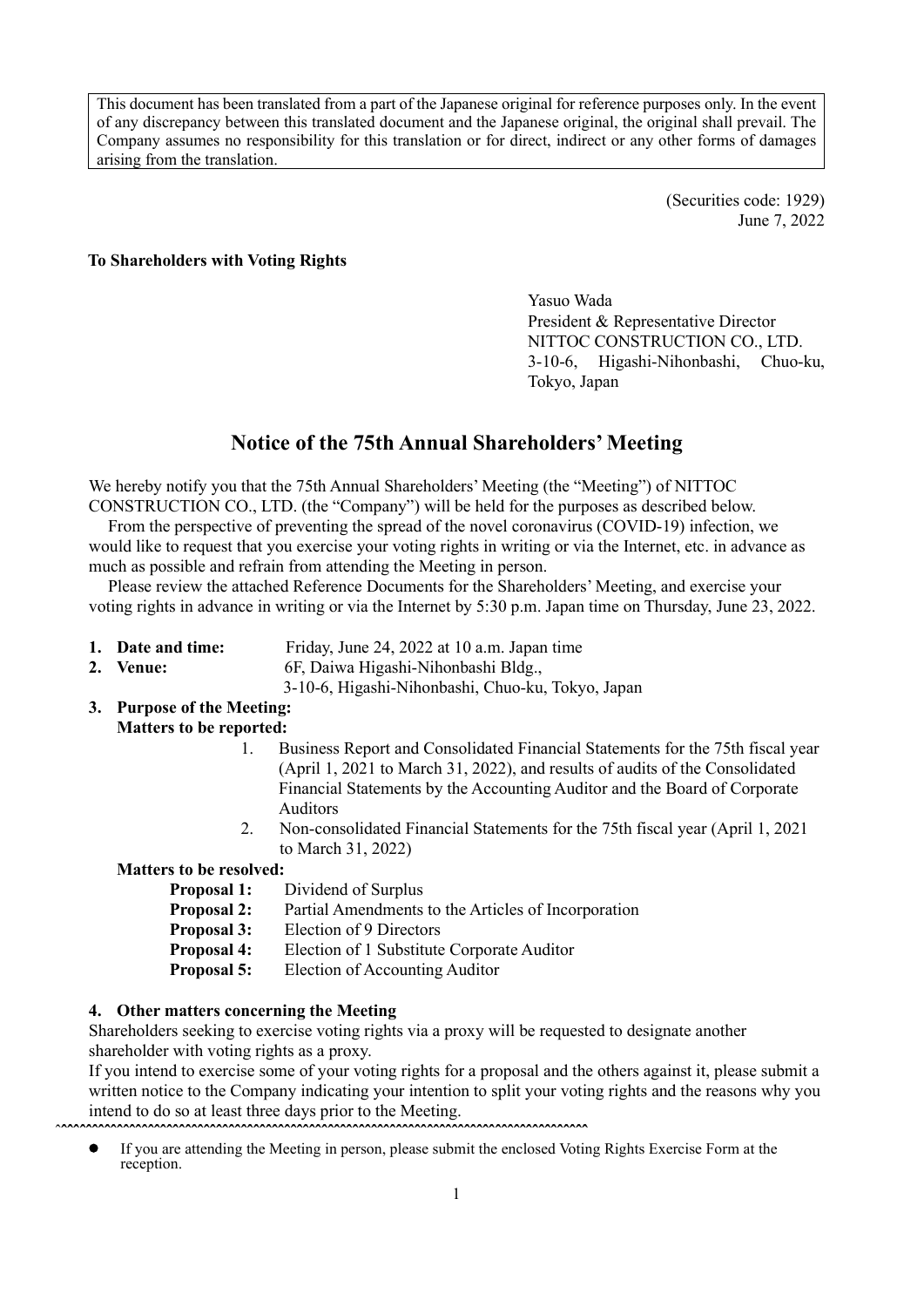- Of the documents to be provided with this Notice, the Notes to the Consolidated Financial Statements, which are  $\bullet$ part of the Consolidated Financial Statements, and Notes to the Non-consolidated Financial Statements, which are part of the Non-consolidated Financial Statements, are posted on the Company's website (https://www.nittoc.co.jp/english/) pursuant to laws, regulations and Article 19 of the Company's Articles of Incorporation, and therefore are not contained in the attachment to this Notice. The Notes to the Consolidated Financial Statements and Notes to the Non-consolidated Financial Statements constitute part of the Consolidated Financial Statements and Non-consolidated Financial Statements audited by Corporate Auditors and the Accounting Auditor in preparing their respective audit reports.
- Any revisions to the Reference Documents for the Shareholders' Meeting, the Business Report, Consolidated  $\bullet$ Financial Statements and Non-consolidated Financial Statements will be immediately posted on the Company's website (https://www.nittoc.co.jp).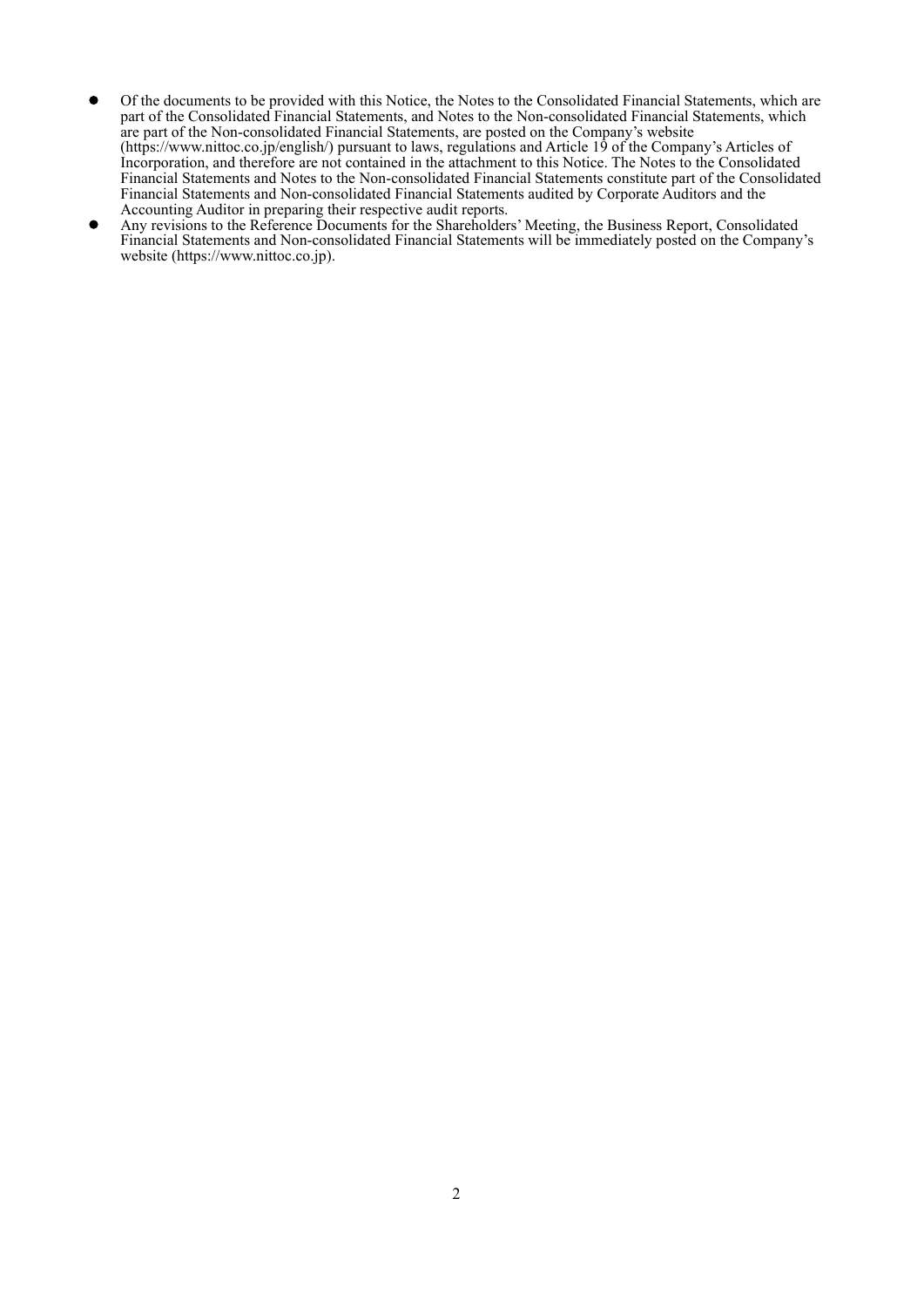# **Reference Documents for the Shareholders' Meeting**

## **Proposals and References**

#### **Proposal 1:** Dividend of Surplus

As a basic policy, the Company strives to ensure stable return of profits to shareholders, while working to strengthen its management foundation by reinforcing its corporate standing and enhancing internal reserves, and makes decisions on the allocation of profits by taking into account factors such as the performance for the fiscal year under review and the business environment.

Upon consideration based on this policy, the Company proposes to pay a year-end dividend for the fiscal year under review as follows:

Year-end dividend

- 1) Type of dividend property Cash
- 2) Allotment of dividend property and its total amount 32 yen per common share of the Company for a total of 1,334,625,472 yen
- 3) Effective date of dividend of surplus June 27, 2022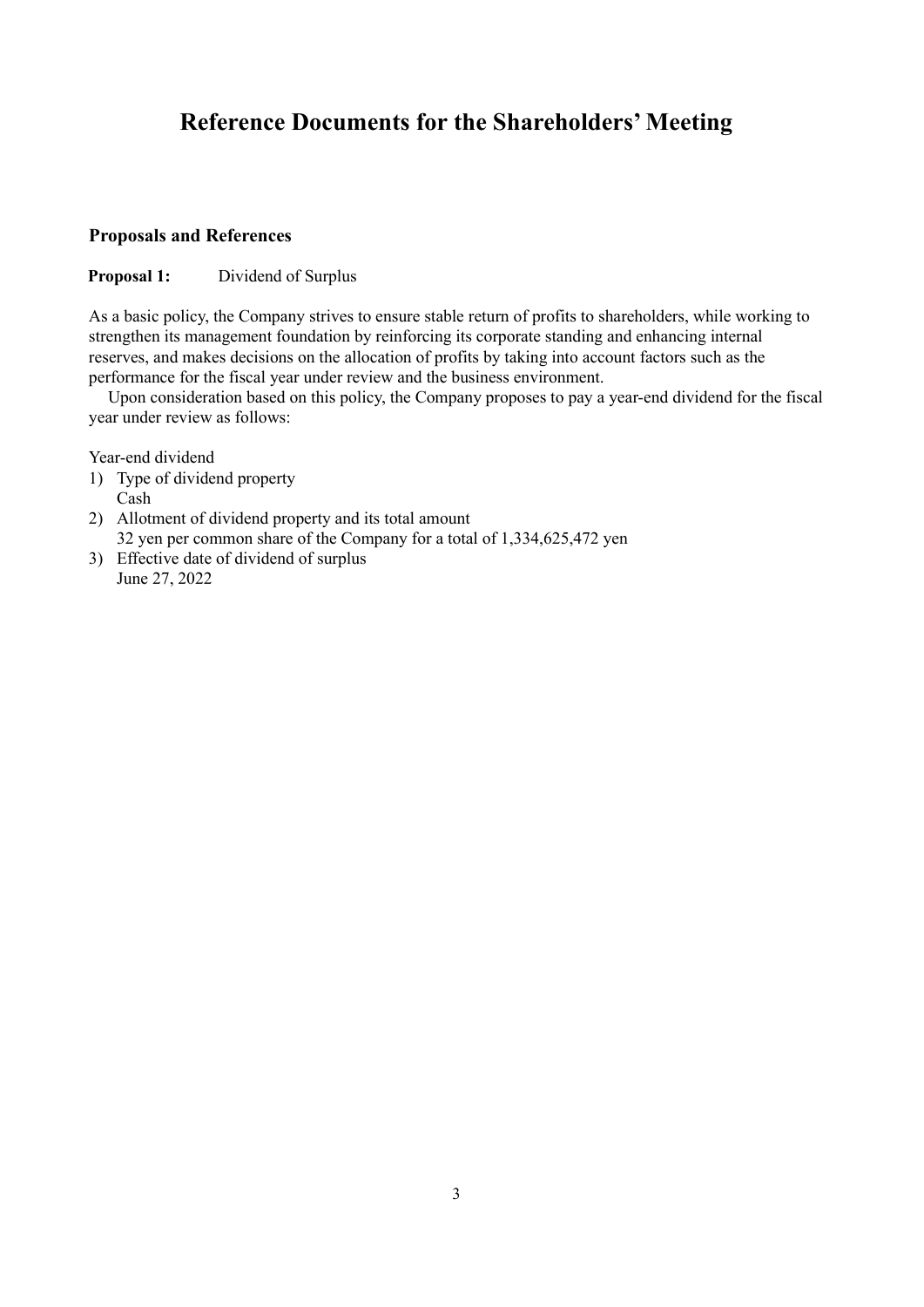## **Proposal 2:** Partial Amendments to the Articles of Incorporation

#### 1. Reasons for the proposal

The amended provisions stipulated in the proviso of Article 1 of the supplementary provisions of the "Act Partially Amending the Companies Act" (Act No. 70 of 2019) will be enforced on September 1, 2022. Accordingly, in order to prepare for the introduction of the system for electronic provision of materials for shareholders' meetings, the Articles of Incorporation of the Company shall be amended as follows.

- (1) The proposed Article 19, Paragraph 1 provides that information contained in the reference documents for the shareholders' meeting, etc. shall be provided electronically.
- (2) The purpose of the proposed Article 19, Paragraph 2 is to establish a provision to limit the scope of matters to be included in the paper copy to be sent to shareholders who have requested it.
- (3) The provisions related to the Internet disclosure and deemed provision of the reference documents for the shareholders' meeting, etc. (Article 19 of the current Articles of Incorporation) will become unnecessary and will therefore be deleted.
- (4) In line with the above establishment and deletion of the provisions, supplementary provisions related to the effective date, etc. shall be established.

These supplementary provisions shall be deleted after the due date.

# 2. Details of amendments

The details of the amendments are as follows.

|                                                 | (Amended parts are underlined.)                    |
|-------------------------------------------------|----------------------------------------------------|
| <b>Current Articles of Incorporation</b>        | <b>Proposed Amendments</b>                         |
| <b>Chapter 3 Shareholders' Meeting</b>          | <b>Chapter 3 Shareholders' Meeting</b>             |
| (Internet Disclosure and Deemed Provision of    |                                                    |
| Reference Documents for the Shareholders'       |                                                    |
| Meeting, etc.)                                  |                                                    |
| Article 19<br>The Company may, when convening a |                                                    |
| Shareholders' Meeting, deem that it             |                                                    |
| has provided information to                     |                                                    |
| shareholders pertaining to matters to be        | (Deleted)                                          |
| described or indicated in the Reference         |                                                    |
| Documents for the Shareholders'                 |                                                    |
| Meeting, Business Report, Non-                  |                                                    |
| consolidated Financial Statements, and          |                                                    |
| Consolidated Financial Statements, by           |                                                    |
| disclosing such information through             |                                                    |
| the Internet in accordance with the             |                                                    |
| provisions provided in the Ordinance            |                                                    |
| of the Ministry of Justice.                     |                                                    |
|                                                 | (Measures for Electronic Provision, etc.)          |
| (Newly established)                             | Article 19(1)<br>The Company shall, when convening |
|                                                 | a Shareholders' Meeting, provide                   |
|                                                 | information contained in the                       |
|                                                 | Reference Documents for the                        |
|                                                 | Shareholders' Meeting, etc.                        |
|                                                 | electronically.                                    |
|                                                 | Among the matters to be provided<br>(2)            |
|                                                 | electronically, the Company may                    |
|                                                 | choose not to include all or part of               |
|                                                 | the matters stipulated in the                      |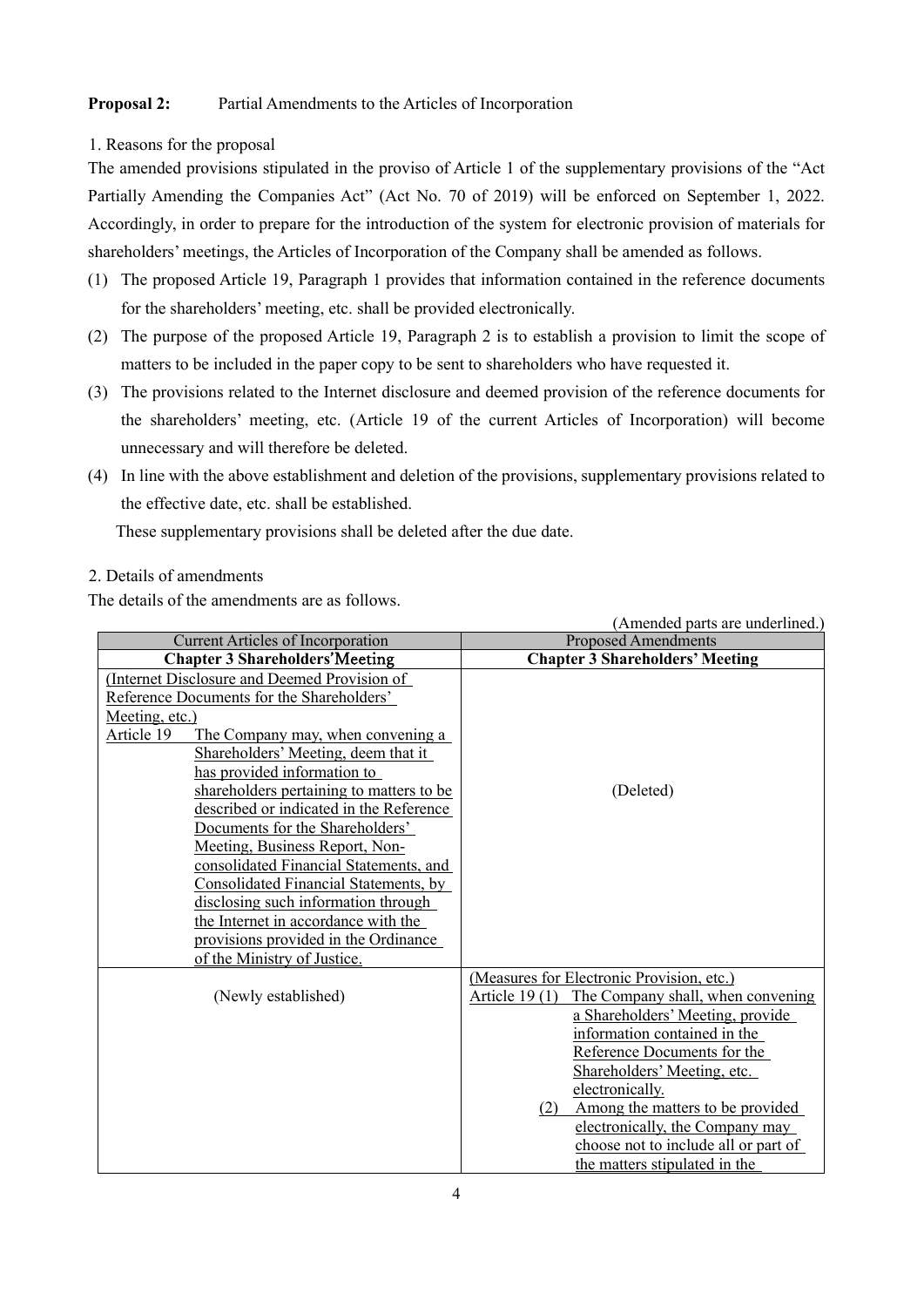| <b>Current Articles of Incorporation</b> | <b>Proposed Amendments</b>                         |
|------------------------------------------|----------------------------------------------------|
|                                          | Ordinance of the Ministry of Justice               |
|                                          | in the paper copy to be sent to                    |
|                                          | shareholders who have requested it                 |
|                                          | by the record date for voting rights.              |
|                                          |                                                    |
|                                          | (Supplementary provisions)                         |
| (Newly established)                      | The deletion of Article 19 (Internet Disclosure    |
|                                          | and Deemed Provision of Reference Documents        |
|                                          | for the Shareholders' Meeting, etc.) of the        |
|                                          | Articles of Incorporation before the amendment     |
|                                          | and the establishment of the Article 19            |
|                                          | (Measures for Electronic Provision, etc.) of the   |
|                                          | Articles of Incorporation after the amendment      |
|                                          | shall come into effect on September 1, 2022, the   |
|                                          | date of enforcement of the amended provisions      |
|                                          | stipulated in the proviso of Article 1 of the      |
|                                          | supplementary provisions of the Act Partially      |
|                                          | Amending the Companies Act (Act No. 70 of          |
|                                          | 2019) (the "Effective Date").                      |
|                                          | 2. Notwithstanding the provisions of the preceding |
|                                          | paragraph, Article 19 (Internet Disclosure and     |
|                                          | Deemed Provision of Reference Documents for        |
|                                          | the Shareholders' Meeting, etc.) of the Articles   |
|                                          | of Incorporation before the amendment shall        |
|                                          | remain in force with respect to a Shareholders'    |
|                                          | Meeting to be held on a date within six months     |
|                                          | from the Effective Date.                           |
|                                          | 3. These supplementary provisions shall be deleted |
|                                          | after the lapse of six months from the Effective   |
|                                          | Date or the lapse of three months from the date    |
|                                          | of the Shareholders' Meeting set forth in the      |
|                                          | preceding paragraph, whichever is later.           |
|                                          |                                                    |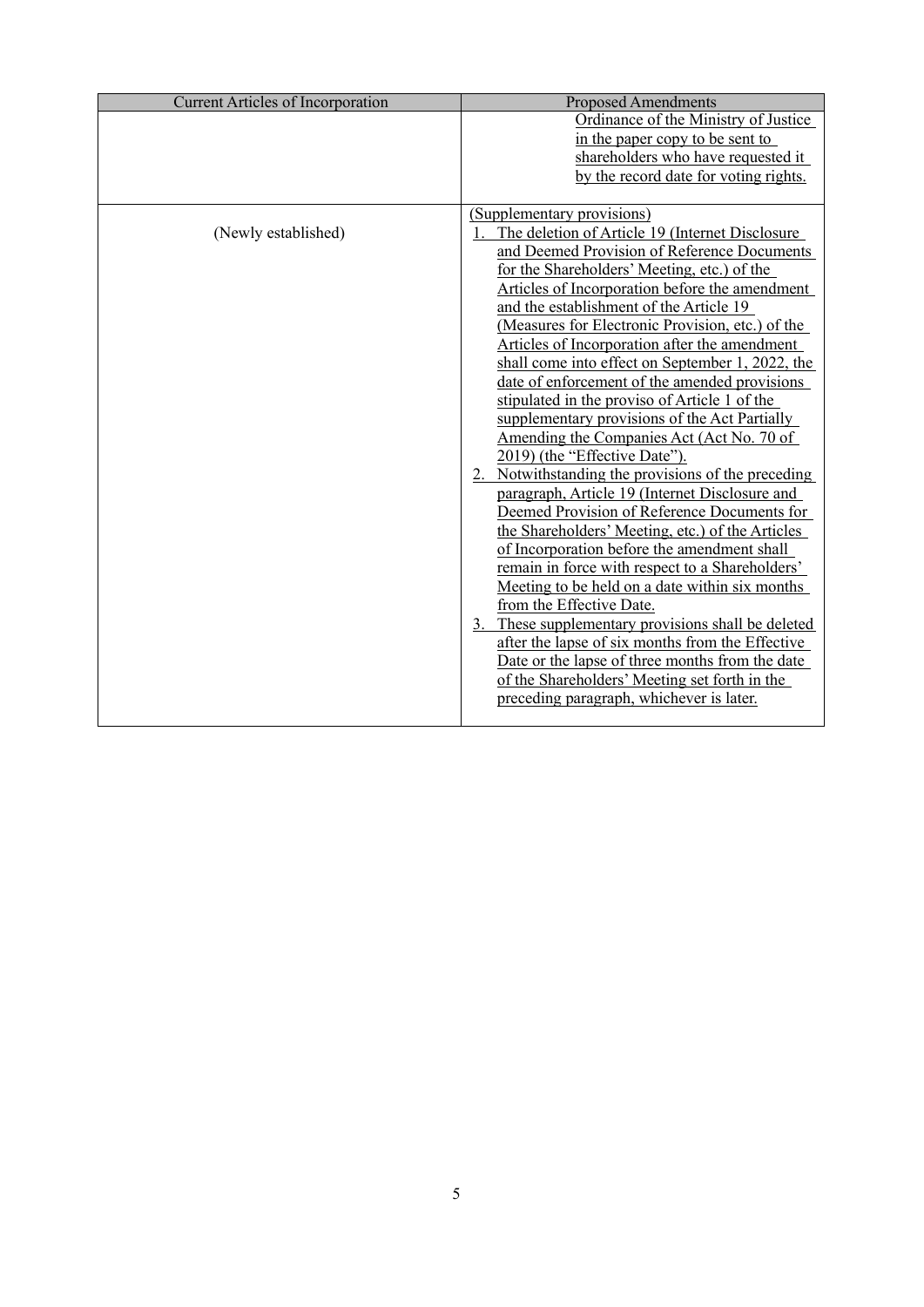#### **Proposal 3:** Election of 9 Directors

As the terms of office of all the 10 incumbent Directors will expire at the close of this Meeting, the Company proposes the election of 9 Directors.

The candidates for Director are as described below.

The Company selects candidates for Director in consideration of factors such as their personality, insight and achievements, following deliberation by the Nomination and Compensation Committee, a voluntary body whose members include the Company's independent Outside Directors and independent Outside Corporate Auditors.

|     | Name               | Career summary, significant concurrent positions and                          | Number of                                                                  |        |  |  |  |  |
|-----|--------------------|-------------------------------------------------------------------------------|----------------------------------------------------------------------------|--------|--|--|--|--|
| No. | (Date of birth)    | positions and responsibilities at the Company                                 | shares of the                                                              |        |  |  |  |  |
|     |                    |                                                                               | Company held                                                               |        |  |  |  |  |
|     |                    | April 1981                                                                    | Joined the Company                                                         |        |  |  |  |  |
|     |                    | April 2005                                                                    | General Manager, Construction Department,                                  |        |  |  |  |  |
|     |                    |                                                                               | Tokyo Branch                                                               |        |  |  |  |  |
|     |                    | April 2006                                                                    | Associate General Manager, Business Planning                               |        |  |  |  |  |
|     |                    |                                                                               | Department, Corporate Planning Office                                      |        |  |  |  |  |
|     |                    | April 2007                                                                    | General Manager, Business Planning                                         |        |  |  |  |  |
|     |                    |                                                                               | Department, Corporate Planning Office                                      |        |  |  |  |  |
|     |                    | October 2007                                                                  | Operating Officer, General Manager, Corporate                              |        |  |  |  |  |
|     |                    |                                                                               | Planning Office                                                            |        |  |  |  |  |
|     |                    | April 2009                                                                    | Operating Officer, Deputy General Manager,                                 |        |  |  |  |  |
|     |                    |                                                                               | Tokyo Branch                                                               |        |  |  |  |  |
|     |                    | April 2013                                                                    | Operating Officer, General Manager, Nagoya                                 | 15,953 |  |  |  |  |
|     |                    |                                                                               | <b>Branch</b>                                                              |        |  |  |  |  |
|     |                    | April 2018                                                                    | Operating Officer, Deputy General Manager,                                 |        |  |  |  |  |
|     |                    |                                                                               | <b>Business Operation Division</b>                                         |        |  |  |  |  |
| 1   | Yasuo Wada         | April 2019                                                                    | Operating Officer, General Manager, Business                               |        |  |  |  |  |
|     | (January 27, 1959) |                                                                               | <b>Operation Division</b>                                                  |        |  |  |  |  |
|     |                    | June 2019                                                                     | Director, Managing Executive Officer, General                              |        |  |  |  |  |
|     |                    |                                                                               | Manager, Business Operation Division                                       |        |  |  |  |  |
|     |                    | April 2021                                                                    | President & Representative Director                                        |        |  |  |  |  |
|     |                    | April 2022                                                                    | President & Representative Director, General                               |        |  |  |  |  |
|     |                    |                                                                               | Manager, Safety, Environment & Quality                                     |        |  |  |  |  |
|     |                    | Control Division (to present)                                                 |                                                                            |        |  |  |  |  |
|     |                    | [Reasons for candidacy as Director]                                           |                                                                            |        |  |  |  |  |
|     |                    | After having served as President & Representative Director of the Company     |                                                                            |        |  |  |  |  |
|     |                    | from April 2021, Yasuo Wada has been serving as President & Representative    |                                                                            |        |  |  |  |  |
|     |                    |                                                                               | Director and General Manager of Safety, Environment & Quality Control      |        |  |  |  |  |
|     |                    |                                                                               | Division since April 2022. He has a wealth of experience and insight       |        |  |  |  |  |
|     |                    |                                                                               | concerning the Group's overall management, and we are committed to further |        |  |  |  |  |
|     |                    | strengthening Group-wide efforts to ensure safety. Therefore, the Company has |                                                                            |        |  |  |  |  |
|     |                    | renominated him as a candidate for Director.                                  |                                                                            |        |  |  |  |  |
|     |                    |                                                                               |                                                                            |        |  |  |  |  |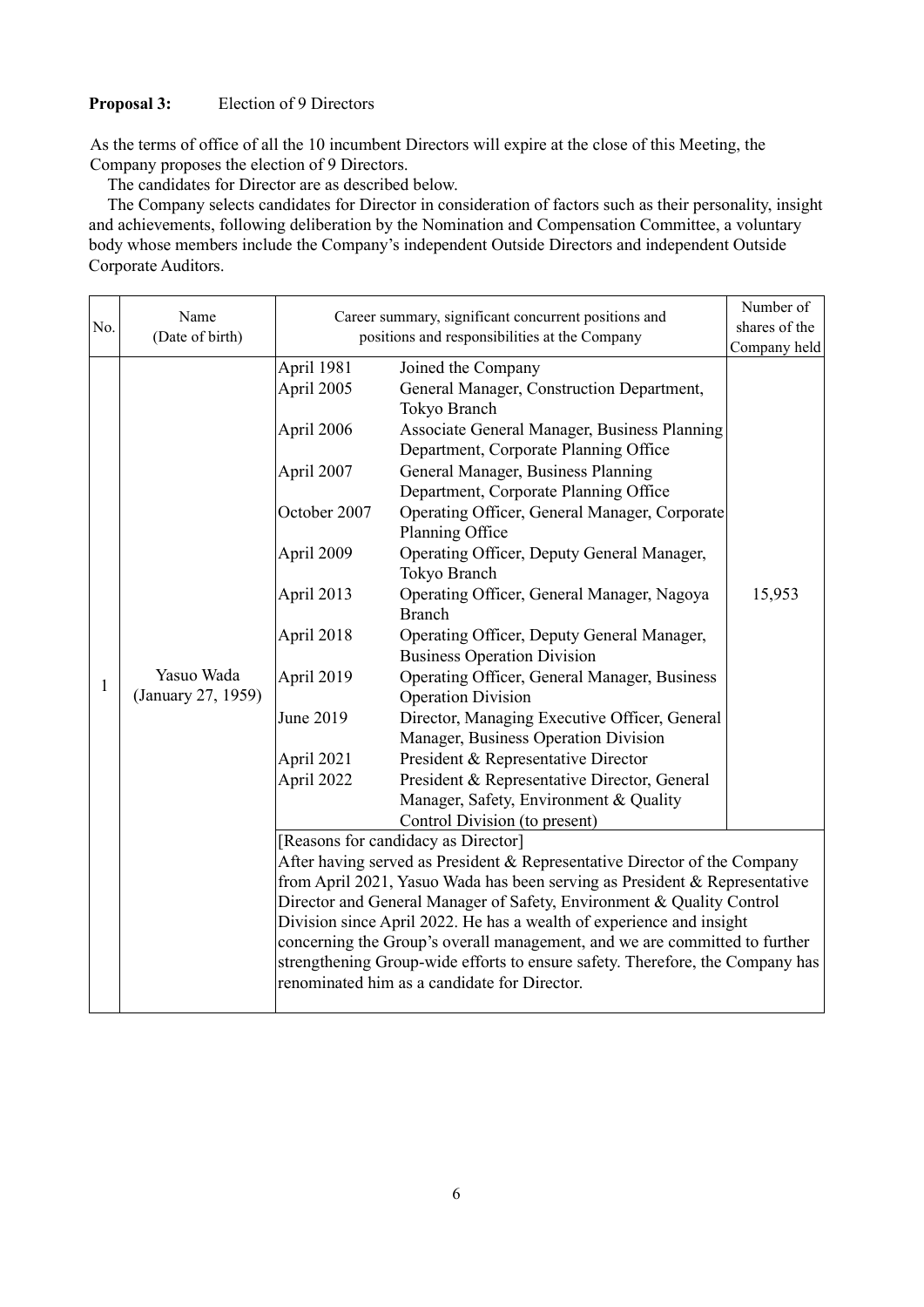| No.                                                                                                                                                                                                                             | Name                 | Career summary, significant concurrent positions and                                                                                                    |                                                                                | Number of<br>shares of the |  |  |  |
|---------------------------------------------------------------------------------------------------------------------------------------------------------------------------------------------------------------------------------|----------------------|---------------------------------------------------------------------------------------------------------------------------------------------------------|--------------------------------------------------------------------------------|----------------------------|--|--|--|
|                                                                                                                                                                                                                                 | (Date of birth)      |                                                                                                                                                         | positions and responsibilities at the Company                                  | Company held               |  |  |  |
|                                                                                                                                                                                                                                 |                      | April 1981                                                                                                                                              | Joined the Company                                                             |                            |  |  |  |
|                                                                                                                                                                                                                                 |                      | April 2004                                                                                                                                              | General Manager, Slope Department,                                             |                            |  |  |  |
|                                                                                                                                                                                                                                 |                      |                                                                                                                                                         | <b>Engineering Division</b>                                                    |                            |  |  |  |
|                                                                                                                                                                                                                                 |                      | August 2004                                                                                                                                             | Associate General Manager, Sapporo Branch                                      |                            |  |  |  |
|                                                                                                                                                                                                                                 |                      |                                                                                                                                                         | and General Manager, Technology Department                                     |                            |  |  |  |
|                                                                                                                                                                                                                                 |                      | April 2006                                                                                                                                              | General Manager, Technology Department,<br>Business Department, Sapporo Branch |                            |  |  |  |
|                                                                                                                                                                                                                                 |                      | April 2008                                                                                                                                              | Deputy General Manager, Engineering                                            |                            |  |  |  |
|                                                                                                                                                                                                                                 |                      |                                                                                                                                                         | Division                                                                       |                            |  |  |  |
|                                                                                                                                                                                                                                 |                      | <b>July 2008</b>                                                                                                                                        | Operating Officer, Deputy General Manager,                                     |                            |  |  |  |
|                                                                                                                                                                                                                                 |                      |                                                                                                                                                         | <b>Engineering Division</b>                                                    |                            |  |  |  |
|                                                                                                                                                                                                                                 |                      | June 2009                                                                                                                                               | Director, Midori Industries Co., Ltd.                                          |                            |  |  |  |
|                                                                                                                                                                                                                                 |                      | June 2012                                                                                                                                               | Managing Executive Officer, Deputy General                                     |                            |  |  |  |
|                                                                                                                                                                                                                                 |                      |                                                                                                                                                         | Manager, Engineering Division, the Company                                     |                            |  |  |  |
|                                                                                                                                                                                                                                 |                      | April 2014                                                                                                                                              | Managing Executive Officer, General                                            |                            |  |  |  |
|                                                                                                                                                                                                                                 |                      | June 2014                                                                                                                                               | Manager, Engineering Division<br>Director, Managing Executive Officer, General | 11,222                     |  |  |  |
|                                                                                                                                                                                                                                 |                      |                                                                                                                                                         | Manager, Engineering Division                                                  |                            |  |  |  |
|                                                                                                                                                                                                                                 |                      | June 2019                                                                                                                                               | Director, Senior Managing Officer, General                                     |                            |  |  |  |
|                                                                                                                                                                                                                                 |                      |                                                                                                                                                         | Manager, Engineering Division                                                  |                            |  |  |  |
|                                                                                                                                                                                                                                 | Hiroshi Yamada       | April 2020                                                                                                                                              | Director, Senior Managing Officer, General                                     |                            |  |  |  |
| $\overline{2}$                                                                                                                                                                                                                  | (September 25, 1957) |                                                                                                                                                         | Manager, Engineering & Development                                             |                            |  |  |  |
|                                                                                                                                                                                                                                 |                      |                                                                                                                                                         | Division                                                                       |                            |  |  |  |
|                                                                                                                                                                                                                                 |                      | June 2021                                                                                                                                               | Director, Senior Managing Officer, General                                     |                            |  |  |  |
|                                                                                                                                                                                                                                 |                      |                                                                                                                                                         | Manager, Engineering & Development                                             |                            |  |  |  |
|                                                                                                                                                                                                                                 |                      |                                                                                                                                                         | Division and responsible for overseas<br>operations                            |                            |  |  |  |
|                                                                                                                                                                                                                                 |                      | April 2022                                                                                                                                              | Director, Operating Officer and Vice President,                                |                            |  |  |  |
|                                                                                                                                                                                                                                 |                      |                                                                                                                                                         | General Manager, Engineering & Development                                     |                            |  |  |  |
|                                                                                                                                                                                                                                 |                      |                                                                                                                                                         | Division and responsible for overseas                                          |                            |  |  |  |
|                                                                                                                                                                                                                                 |                      |                                                                                                                                                         | operations (to president)                                                      |                            |  |  |  |
|                                                                                                                                                                                                                                 |                      |                                                                                                                                                         | [Reasons for candidacy as Director]                                            |                            |  |  |  |
|                                                                                                                                                                                                                                 |                      |                                                                                                                                                         | Hiroshi Yamada has been serving as Director, Operating Officer and Vice        |                            |  |  |  |
|                                                                                                                                                                                                                                 |                      | President, General Manager of Engineering & Development Division and has                                                                                |                                                                                |                            |  |  |  |
|                                                                                                                                                                                                                                 |                      | been responsible for overseas operations since April 2022 and promoting<br>technology development and improvements attuned to the needs of the era. The |                                                                                |                            |  |  |  |
|                                                                                                                                                                                                                                 |                      |                                                                                                                                                         |                                                                                |                            |  |  |  |
| Company considers that, by making use of his wealth of experience and<br>expertise, he will be able to contribute to further enhancement of the<br>Company's corporate value through development of technologies that will save |                      |                                                                                                                                                         |                                                                                |                            |  |  |  |
|                                                                                                                                                                                                                                 |                      |                                                                                                                                                         |                                                                                |                            |  |  |  |
|                                                                                                                                                                                                                                 |                      |                                                                                                                                                         | of experience and expertise overseas. Therefore, the Company has renominated   |                            |  |  |  |
|                                                                                                                                                                                                                                 |                      | him as a candidate for Director.                                                                                                                        |                                                                                |                            |  |  |  |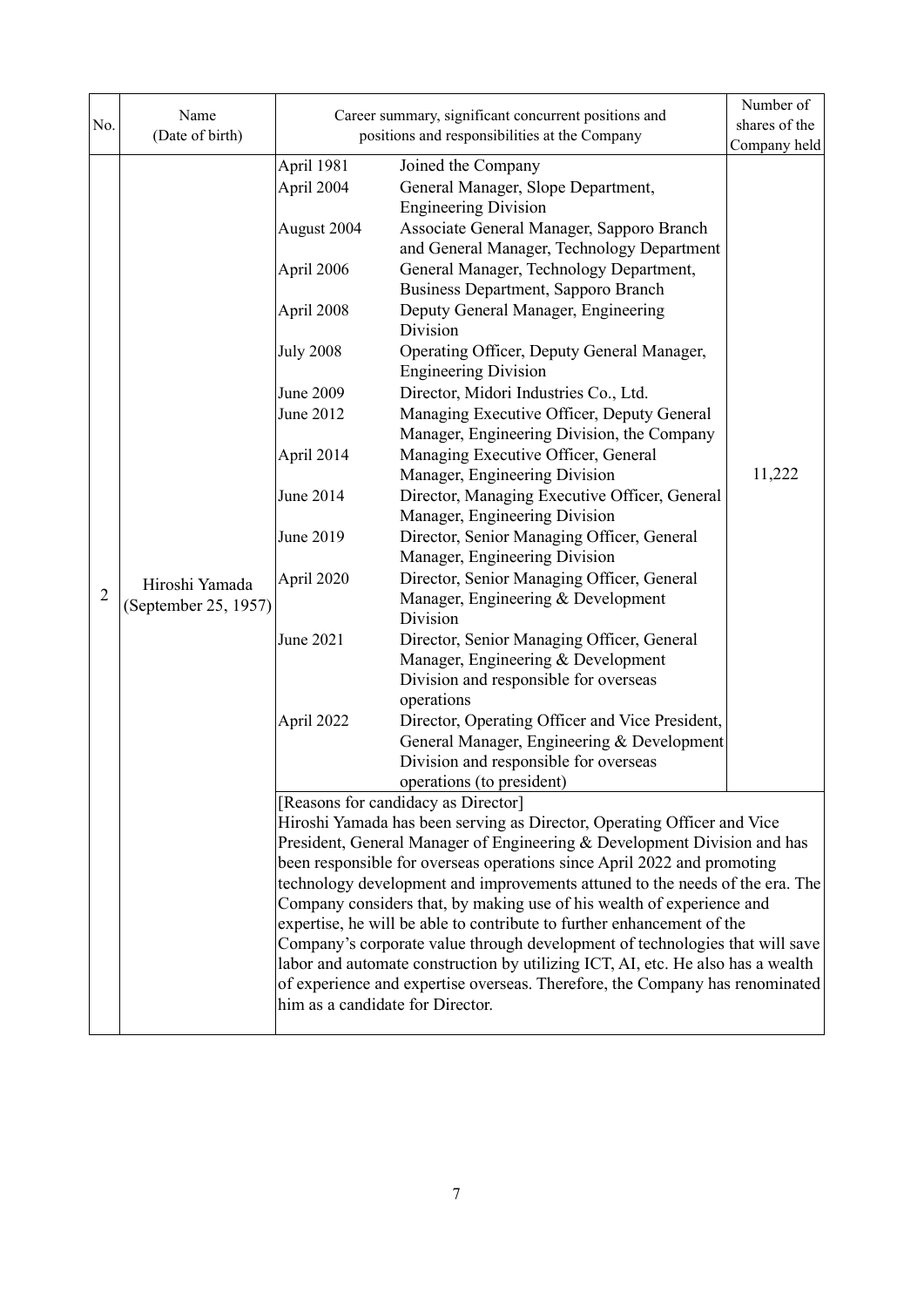| No. | Name                                       | Career summary, significant concurrent positions and                      |                                                                                                                                                                                                                                                                                                                                                                                                                                                                                                                                   | Number of<br>shares of the |  |  |  |
|-----|--------------------------------------------|---------------------------------------------------------------------------|-----------------------------------------------------------------------------------------------------------------------------------------------------------------------------------------------------------------------------------------------------------------------------------------------------------------------------------------------------------------------------------------------------------------------------------------------------------------------------------------------------------------------------------|----------------------------|--|--|--|
|     | (Date of birth)                            |                                                                           | positions and responsibilities at the Company                                                                                                                                                                                                                                                                                                                                                                                                                                                                                     | Company held               |  |  |  |
|     |                                            | April 1983<br>April 2006                                                  | Joined the Company<br>General Manager, Accounting Department,<br><b>Administration Division</b>                                                                                                                                                                                                                                                                                                                                                                                                                                   |                            |  |  |  |
|     |                                            | June 2007<br><b>July 2008</b><br>Department, Administration Division, the | Director, Midori Industries Co., Ltd.<br>Operating Officer, General Manager, Accounting<br>Company                                                                                                                                                                                                                                                                                                                                                                                                                                |                            |  |  |  |
|     |                                            | April 2012                                                                | Operating Officer, Deputy General Manager,<br>Administration Division and General Manager,<br><b>Accounting Department</b>                                                                                                                                                                                                                                                                                                                                                                                                        |                            |  |  |  |
|     |                                            | April 2013                                                                | Operating Officer, General Manager, Corporate<br>Planning Office and General Manager, Business<br><b>Planning Department</b>                                                                                                                                                                                                                                                                                                                                                                                                      |                            |  |  |  |
|     |                                            | April 2014                                                                | Operating Officer, Deputy General Manager,<br>Corporate Strategy Division and General<br>Manager, Corporate Planning Department and<br>General Manager, Related Business Department                                                                                                                                                                                                                                                                                                                                               |                            |  |  |  |
|     | Toshikazu Kawaguchi<br>(February 26, 1961) | June 2014                                                                 | Managing Executive Officer, Deputy General<br>Manager, Corporate Strategy Division and<br>General Manager, Corporate Planning<br>Department and General Manager, Related<br><b>Business Department</b>                                                                                                                                                                                                                                                                                                                            | 7,462                      |  |  |  |
| 3   |                                            | August 2014<br><b>July 2018</b>                                           | Director, Midori Industries Co., Ltd. (to present)<br>Commissaris, PT NITTOC CONSTRUCTION<br><b>INDONESIA</b>                                                                                                                                                                                                                                                                                                                                                                                                                     |                            |  |  |  |
|     |                                            | April 2019                                                                | Managing Executive Officer, General Manager,<br>Corporate Strategy Division and General<br>Manager, Corporate Planning Department and<br>General Manager, Related Business Department,<br>the Company                                                                                                                                                                                                                                                                                                                             |                            |  |  |  |
|     |                                            | June 2019                                                                 | Director, Managing Executive Officer, General<br>Manager, Corporate Strategy Division and<br>General Manager, Corporate Planning<br>Department and General Manager, Related<br><b>Business Department</b>                                                                                                                                                                                                                                                                                                                         |                            |  |  |  |
|     |                                            | April 2022                                                                | Director, Managing Executive Officer, General<br>Manager, Corporate Strategy Division (to<br>present)                                                                                                                                                                                                                                                                                                                                                                                                                             |                            |  |  |  |
|     |                                            | (Significant concurrent positions)                                        |                                                                                                                                                                                                                                                                                                                                                                                                                                                                                                                                   |                            |  |  |  |
|     |                                            | Director, Midori Industries Co., Ltd.                                     |                                                                                                                                                                                                                                                                                                                                                                                                                                                                                                                                   |                            |  |  |  |
|     |                                            |                                                                           | [Reasons for candidacy as Director]<br>Toshikazu Kawaguchi has been serving as Director, Managing Executive Officer<br>and General Manager of Corporate Strategy Division since June 2019. He has a<br>wealth of experience and insight concerning the Group's overall management. The<br>Company considers that he will be able to contribute to further enhancement of the<br>Company's corporate value through formulation and implementation of<br>management strategies etc. Therefore, the Company has renominated him as a |                            |  |  |  |
|     |                                            | candidate for Director.                                                   |                                                                                                                                                                                                                                                                                                                                                                                                                                                                                                                                   |                            |  |  |  |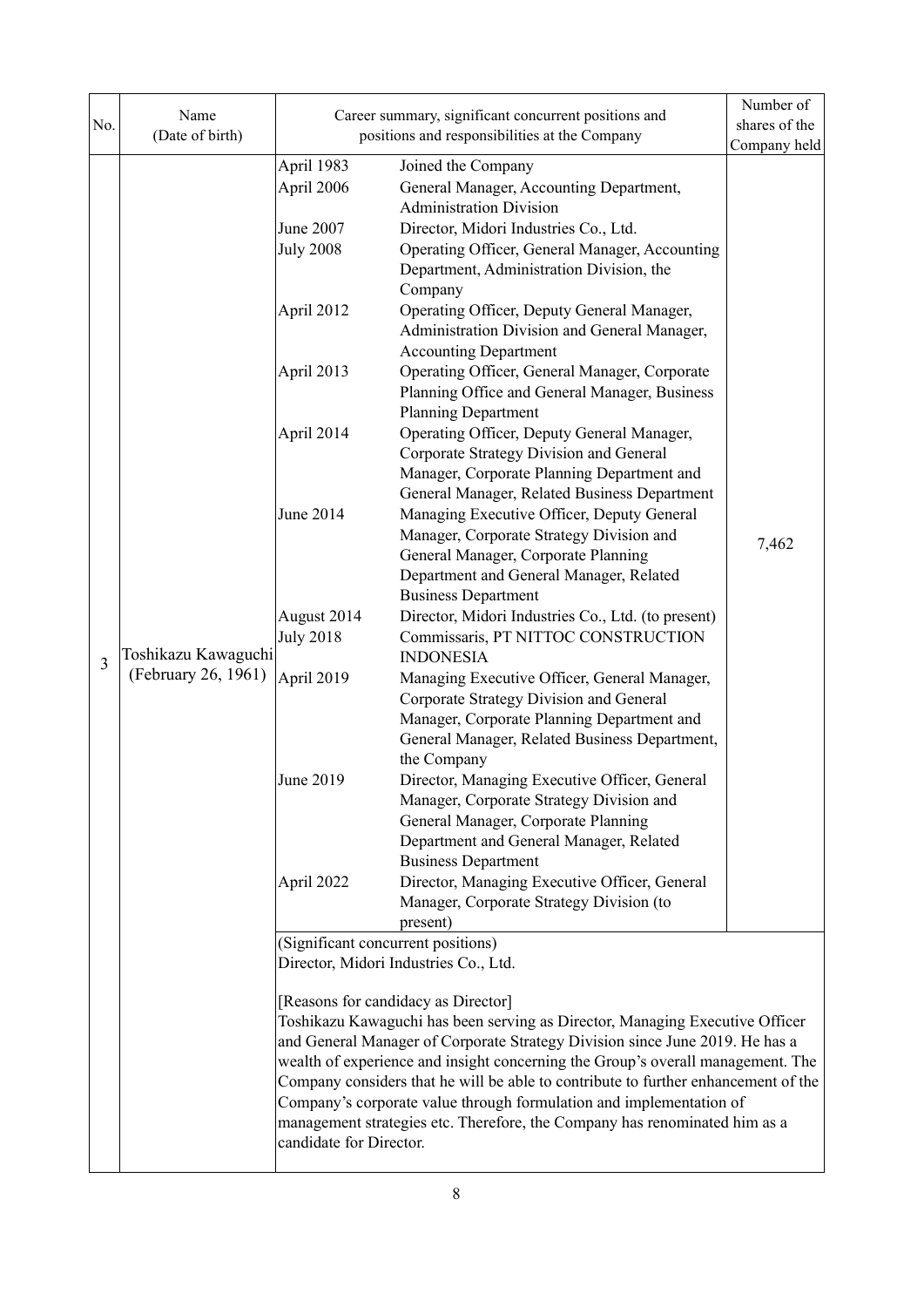| No.            | Name<br>(Date of birth) | Career summary, significant concurrent positions and<br>positions and responsibilities at the Company        |                                                                                                                                                                                                                                                                                                                                                                                                                                                               | Number of<br>shares of the |
|----------------|-------------------------|--------------------------------------------------------------------------------------------------------------|---------------------------------------------------------------------------------------------------------------------------------------------------------------------------------------------------------------------------------------------------------------------------------------------------------------------------------------------------------------------------------------------------------------------------------------------------------------|----------------------------|
| $\overline{4}$ | Naoto Kami              | April 1987<br>April 2006<br>April 2007<br>April 2011<br>April 2014<br>April 2017<br>April 2018<br>April 2019 | Joined the Company<br>Deputy General Manager, Chiba Sales Office,<br>Business Department, Tokyo Branch<br>General Manager, Yokohama Sales Office,<br>Business Department, Tokyo Branch<br>General Manager, Business Department, Tokyo<br><b>Branch</b><br>Deputy General Manager, Tokyo Branch<br>General Manager, Kyushu Branch<br>Operating Officer, General Manager, Kyushu<br><b>Branch</b><br>Operating Officer, General Manager, Tokyo<br><b>Branch</b> | Company held<br>39,125     |
|                | (May 13, 1963)          | June 2019<br>April 2021<br>June 2021                                                                         | Managing Executive Officer, General<br>Manager, Tokyo Branch<br>Managing Executive Officer, General<br>Manager, Business Operation Division<br>Director, Managing Executive Officer, General<br>Manager, Business Operation Division (to<br>present)                                                                                                                                                                                                          |                            |
|                |                         |                                                                                                              | [Reasons for candidacy as Director]<br>Naoto Kami has been serving as Director, Managing Executive Officer and<br>General Manager of Business Operation Division since June 2021. He has a<br>wealth of experience and insight concerning the Group's overall management.<br>Therefore, the Company has renominated him as a candidate for Director.                                                                                                          |                            |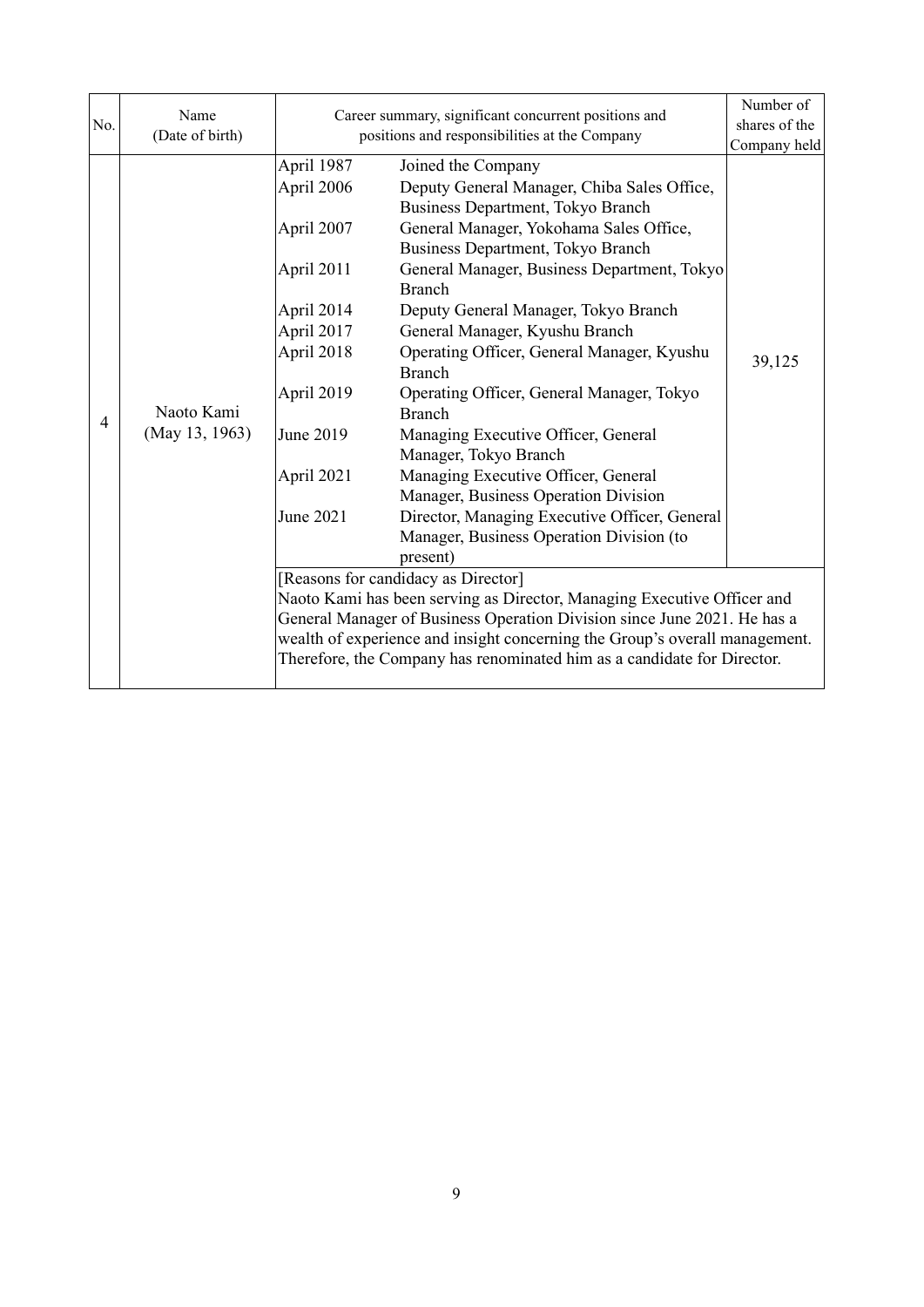| No. | Name<br>(Date of birth)             |                                                                                                                                                                    | Career summary, significant concurrent positions and<br>positions and responsibilities at the Company                                                                                                                                                                                                                                                                                                                                                                                                                                                                                                                                                                                                                                                                                                                                                                                                                                                       |                        |
|-----|-------------------------------------|--------------------------------------------------------------------------------------------------------------------------------------------------------------------|-------------------------------------------------------------------------------------------------------------------------------------------------------------------------------------------------------------------------------------------------------------------------------------------------------------------------------------------------------------------------------------------------------------------------------------------------------------------------------------------------------------------------------------------------------------------------------------------------------------------------------------------------------------------------------------------------------------------------------------------------------------------------------------------------------------------------------------------------------------------------------------------------------------------------------------------------------------|------------------------|
| 5   | Katsuhiro Yorozu<br>(July 30, 1960) | April 1983<br>April 2005<br>December 2006<br><b>June 2008</b><br><b>July 2012</b><br>April 2013<br>April 2015<br>June 2019<br>June 2019<br>April 2021<br>June 2021 | Joined The Hokkaido Takushoku Bank, Ltd.<br>General Manager, Hachioji Branch, The Chuo<br>Mitsui Trust and Banking Company, Limited<br>(currently Sumitomo Mitsui Trust Bank,<br>Limited)<br>General Manager, Kitakyushu Branch<br>General Manager, Machida Branch<br>Joined the Company<br>Operating Officer, General Manager, Internal<br><b>Control Promotion Office</b><br>Operating Officer, General Manager, General<br>Affairs Department, Administration Division<br>Operating Officer, Deputy General Manager,<br><b>Administration Division</b><br>Director, Shimane Earth Engineering Co., Ltd.<br>(to present)<br>Director, Yamaguchi Earth Engineering Co.,<br>Ltd. (to present)<br>Managing Executive Officer, Deputy General<br>Manager, Administration Division<br>Managing Executive Officer, General<br>Manager, Administration Division<br>Director Managing Executive Officer, General<br>Manager, Administration Division (to present) | Company held<br>16,638 |
|     |                                     |                                                                                                                                                                    | (Significant concurrent positions)<br>Director, Shimane Earth Engineering Co., Ltd.<br>Director, Yamaguchi Earth Engineering Co., Ltd.<br>[Reasons for candidacy as Director]<br>After having held many prominent positions at a major financial institution,<br>Katsuhiro Yorozu has been serving as Director, Managing Executive Officer<br>and General Manager of Administration Division of the Company since June<br>2021 and has a wealth of experience and insight. Therefore, the Company has<br>renominated him as a candidate for Director.                                                                                                                                                                                                                                                                                                                                                                                                       |                        |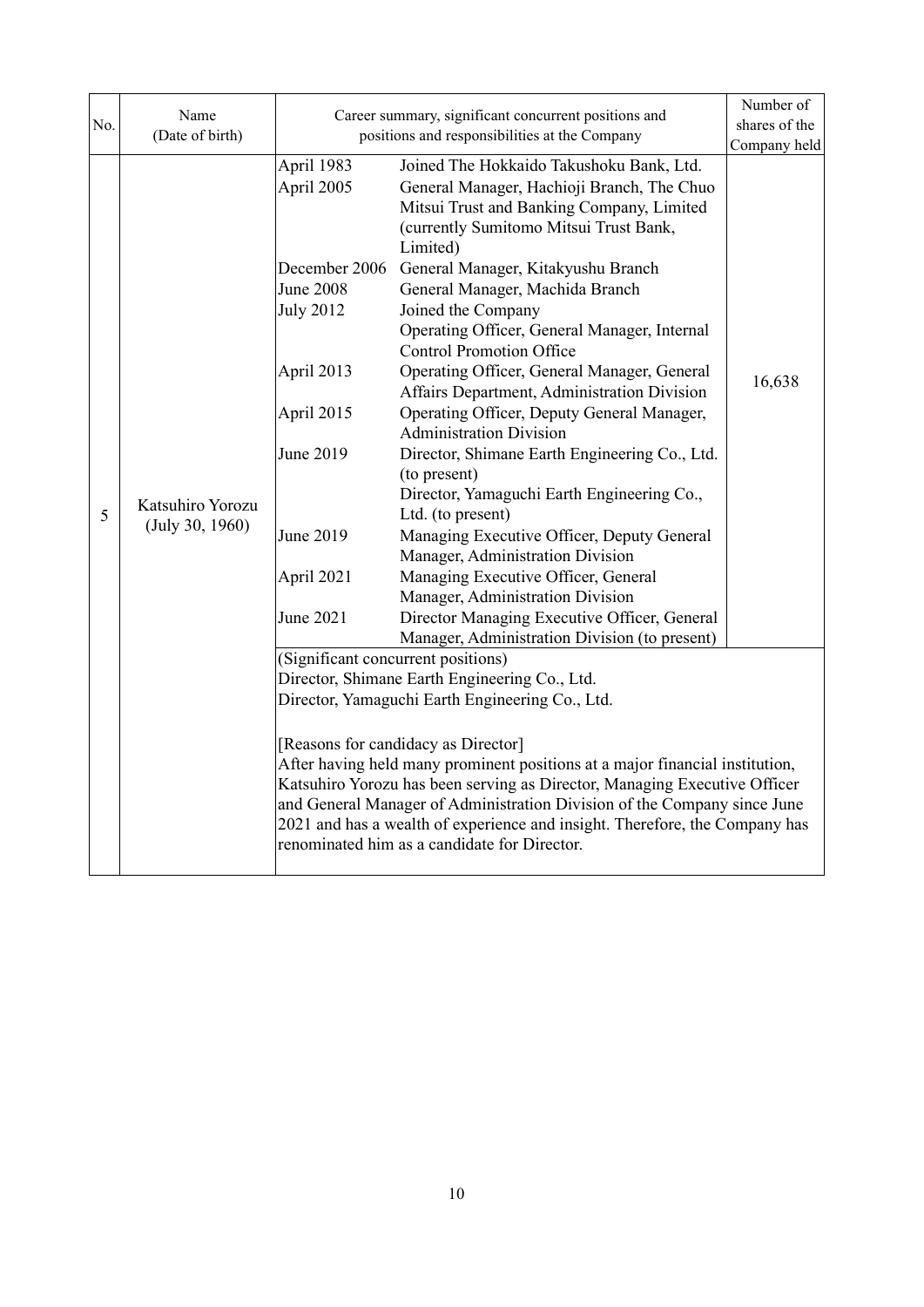| No. | Name<br>(Date of birth)     |                                                                                                                                                                                                                                      | Career summary, significant concurrent positions and<br>positions and responsibilities at the Company                                                                                                                                                                                                                                                                                                                                                                                                                                                                                                                                                                                                    | Number of<br>shares of the<br>Company held |
|-----|-----------------------------|--------------------------------------------------------------------------------------------------------------------------------------------------------------------------------------------------------------------------------------|----------------------------------------------------------------------------------------------------------------------------------------------------------------------------------------------------------------------------------------------------------------------------------------------------------------------------------------------------------------------------------------------------------------------------------------------------------------------------------------------------------------------------------------------------------------------------------------------------------------------------------------------------------------------------------------------------------|--------------------------------------------|
| 6   | Iwao Aso<br>(July 17, 1974) | April 1997<br><b>June 2000</b><br>June 2001<br>August 2001<br>December 2005<br><b>June 2006</b><br>October 2008<br>June 2010<br>June 2014<br>December 2015<br>January 2016<br>October 2016<br>June 2017<br>October 2018<br>June 2021 | Joined The Long-Term Credit Bank of Japan,<br>Limited (currently Shinsei Bank, Limited)<br>Auditor, ASO CEMENT Co., Ltd. (currently<br>ASO CORPORATION)<br>Director<br>Director, ASO CEMENT Co., Ltd.<br>Outside Director, DWANGO Co., Ltd.<br><b>Executive Managing Director, ASO</b><br><b>CORPORATION</b><br><b>Executive Vice President</b><br>President (to present)<br>Outside Director, the Company<br>Outside Director, IREP Co., Ltd.<br>President, ASO CEMENT Co., Ltd. (to<br>present)<br>Outside Director, D.A.Consortium Holdings<br>Inc.<br>Outside Director, TSUZUKI DENKI CO.,<br>LTD.<br>Director, the Company (to present)<br>Outside Director, Tohto Suisan Co., Ltd. (to<br>present) | $\boldsymbol{0}$                           |
|     |                             | President, ASO CORPORATION<br>Director at the Company as well.                                                                                                                                                                       | (Significant concurrent positions)<br>President, ASO CEMENT Co., Ltd.<br>Outside Director, Tohto Suisan Co., Ltd.<br>[Reasons for candidacy as Director]<br>Iwao Aso has a wealth of experience as a corporate manager. The Company has<br>renominated him as a candidate for Director as it considers that, by making use<br>of his broad insight, he will be able to appropriately perform his duties as a                                                                                                                                                                                                                                                                                             |                                            |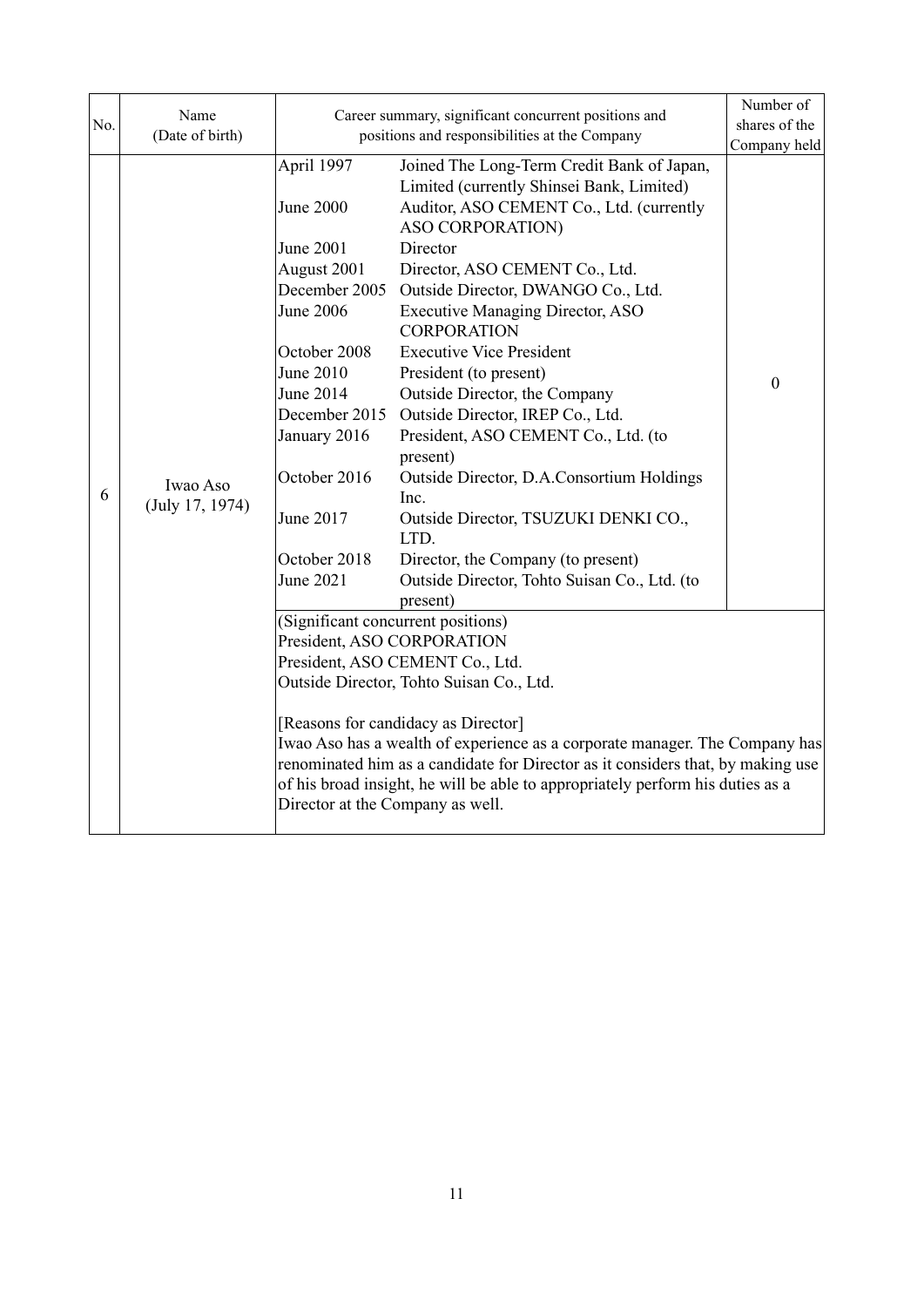|                | Name              | Career summary, significant concurrent positions and                              | Number of                                                                                                                                                                                                                                                                           |                  |  |  |  |
|----------------|-------------------|-----------------------------------------------------------------------------------|-------------------------------------------------------------------------------------------------------------------------------------------------------------------------------------------------------------------------------------------------------------------------------------|------------------|--|--|--|
| No.            | (Date of birth)   | positions and responsibilities at the Company                                     | shares of the                                                                                                                                                                                                                                                                       |                  |  |  |  |
|                |                   |                                                                                   |                                                                                                                                                                                                                                                                                     | Company held     |  |  |  |
|                |                   | April 1998                                                                        | Joined the Prime Minister's Office (Secretariat                                                                                                                                                                                                                                     |                  |  |  |  |
|                |                   |                                                                                   | <b>General Affairs Division</b> )                                                                                                                                                                                                                                                   |                  |  |  |  |
|                |                   | October 2001                                                                      | Joined Anderson Mori (currently Anderson                                                                                                                                                                                                                                            |                  |  |  |  |
|                |                   |                                                                                   | Mori & Tomotsune)                                                                                                                                                                                                                                                                   |                  |  |  |  |
|                |                   | October 2001                                                                      | Registered as an attorney-at-law (Daini Tokyo<br><b>Bar Association</b> )                                                                                                                                                                                                           |                  |  |  |  |
|                |                   | August 2009                                                                       | Joined Miyake & Partners                                                                                                                                                                                                                                                            |                  |  |  |  |
|                |                   | <b>May 2011</b>                                                                   | Partner (to present)                                                                                                                                                                                                                                                                | $\boldsymbol{0}$ |  |  |  |
|                |                   | June 2014                                                                         | Outside Director, OHSHO FOOD SERVICE<br>CORP.                                                                                                                                                                                                                                       |                  |  |  |  |
|                |                   | June 2016                                                                         | Outside Director, the Company (to present)                                                                                                                                                                                                                                          |                  |  |  |  |
|                | Masayuki Watanabe | June 2020                                                                         | Outside Director, Kosaido Co., Ltd. (currently                                                                                                                                                                                                                                      |                  |  |  |  |
|                |                   |                                                                                   | Kosaido Holdings Co., Ltd.) (to present)                                                                                                                                                                                                                                            |                  |  |  |  |
|                |                   | June 2021                                                                         | Outside Director, Yoyogi Animation Academy                                                                                                                                                                                                                                          |                  |  |  |  |
|                |                   |                                                                                   | Inc.(to present)                                                                                                                                                                                                                                                                    |                  |  |  |  |
| $\overline{7}$ | (May 2, 1970)     | (Significant concurrent positions)                                                |                                                                                                                                                                                                                                                                                     |                  |  |  |  |
|                |                   | Partner, Miyake & Partners                                                        |                                                                                                                                                                                                                                                                                     |                  |  |  |  |
|                |                   | Outside Director, Kosaido Co., Ltd. (currently Kosaido Holdings Co., Ltd.)        |                                                                                                                                                                                                                                                                                     |                  |  |  |  |
|                |                   |                                                                                   | Outside Director, Yoyogi Animation Academy Inc.                                                                                                                                                                                                                                     |                  |  |  |  |
|                |                   |                                                                                   | [Reasons for candidacy as Outside Director and overview of expected role]                                                                                                                                                                                                           |                  |  |  |  |
|                |                   | Masayuki Watanabe has expertise and experience in corporate legal affairs         |                                                                                                                                                                                                                                                                                     |                  |  |  |  |
|                |                   | gained through working as an attorney-at-law. The Company has renominated         |                                                                                                                                                                                                                                                                                     |                  |  |  |  |
|                |                   | him as a candidate for Outside Director as it believes that, by making use of his |                                                                                                                                                                                                                                                                                     |                  |  |  |  |
|                |                   | broad insight, he will be able to appropriately perform his duties as an Outside  |                                                                                                                                                                                                                                                                                     |                  |  |  |  |
|                |                   | Director at the Company as well.                                                  |                                                                                                                                                                                                                                                                                     |                  |  |  |  |
|                |                   |                                                                                   |                                                                                                                                                                                                                                                                                     |                  |  |  |  |
|                |                   |                                                                                   |                                                                                                                                                                                                                                                                                     |                  |  |  |  |
|                |                   |                                                                                   |                                                                                                                                                                                                                                                                                     |                  |  |  |  |
|                |                   |                                                                                   |                                                                                                                                                                                                                                                                                     |                  |  |  |  |
|                |                   |                                                                                   | If he is elected, he will be involved in nomination of candidates for officer of<br>the Company and determination of compensation etc. for officers from an<br>objective and neutral standpoint as a member of the Nomination and<br>Compensation Committee, a voluntary committee. |                  |  |  |  |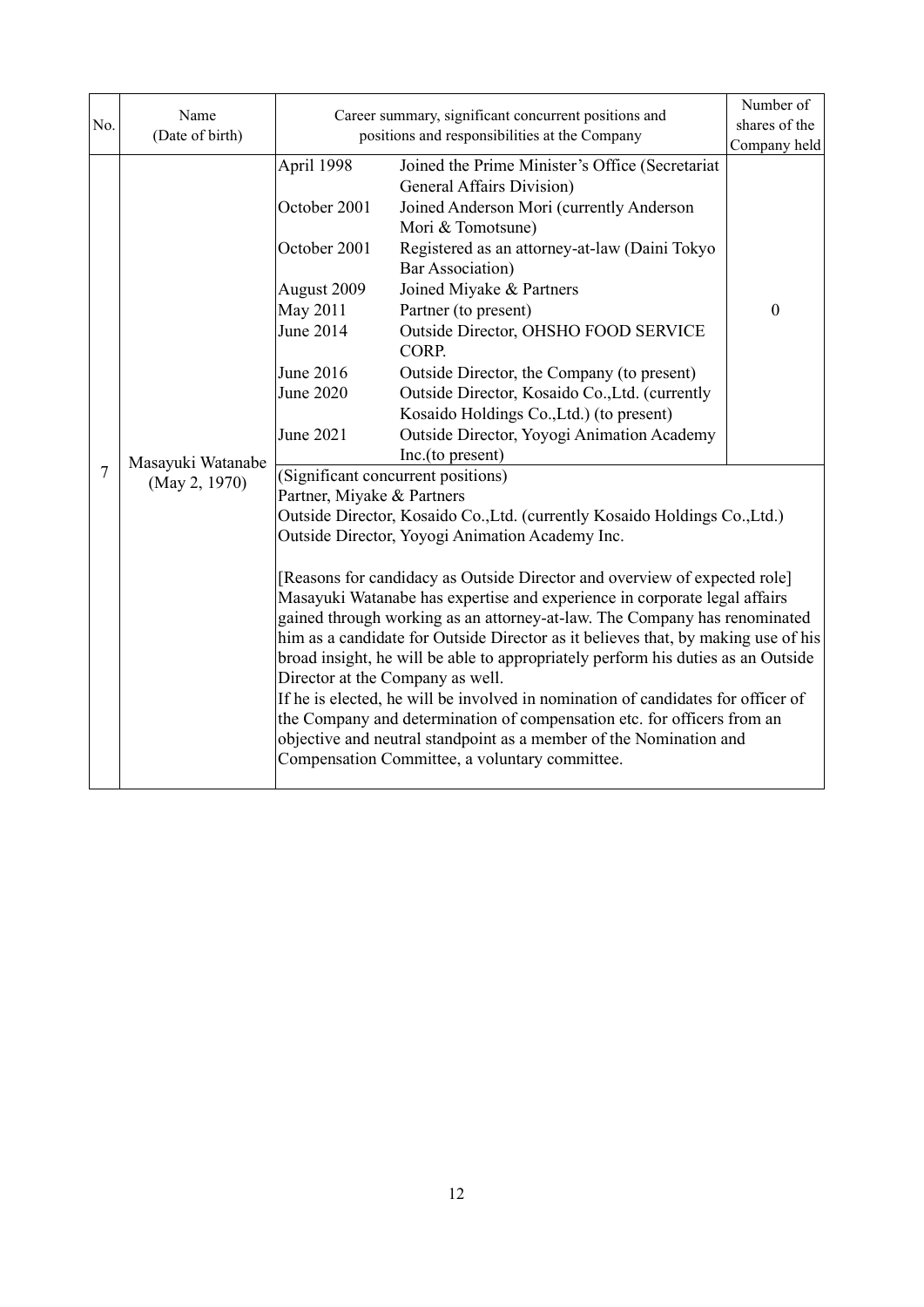| No. | Name<br>(Date of birth)             |                                                                                                                         | Career summary, significant concurrent positions and<br>positions and responsibilities at the Company                                                                                                                                                                                                                                                                                                                                                                                                                                                                                                                                                                                                                                                                                                                                                                             |                              |
|-----|-------------------------------------|-------------------------------------------------------------------------------------------------------------------------|-----------------------------------------------------------------------------------------------------------------------------------------------------------------------------------------------------------------------------------------------------------------------------------------------------------------------------------------------------------------------------------------------------------------------------------------------------------------------------------------------------------------------------------------------------------------------------------------------------------------------------------------------------------------------------------------------------------------------------------------------------------------------------------------------------------------------------------------------------------------------------------|------------------------------|
| 8   | Katsuo Nakamura<br>(April 16, 1950) | April 1974<br>October 1975<br>October 1991<br>August 2004<br><b>May 2008</b><br>August 2014<br>August 2014<br>June 2017 | Joined Yoko Co., Ltd.<br>Joined Central Corporation Co., Ltd. (currently<br>Central Amenity Service Co., Ltd.)<br>President and Representative Director<br>President and Representative Director, Yoko<br>Co., Ltd.<br>Chairman, Nihon University College of Law<br>Alumni Association<br>September 2008 Member of the Board of Trustees, Nihon<br>University<br>September 2011 Director, Nihon University<br>Chairman and Representative Director, Central<br>Amenity Service Co., Ltd. (to present)<br>Chairman and Representative Director, Yoko<br>Co., Ltd. (to present)<br>September 2014 Executive Director, Nihon University<br>Outside Director, the Company (to present)                                                                                                                                                                                                | Company held<br>$\mathbf{0}$ |
|     |                                     | (Significant concurrent positions)                                                                                      | Chairman and Representative Director, Central Amenity Service Co., Ltd.<br>Chairman and Representative Director, Yoko Co., Ltd.<br>[Reasons for candidacy as Outside Director and overview of expected role]<br>Katsuo Nakamura has abundant experience as a corporate manager and has<br>served in many prominent positions at Nihon University. The Company has<br>renominated him as a candidate for Outside Director as it believes that, by<br>making use of his broad insight, he will be able to appropriately perform his<br>duties as an Outside Director at the Company as well.<br>If he is elected, he will be involved in nomination of candidates for officer of<br>the Company and determination of compensation etc. for officers from an<br>objective and neutral standpoint as a member of the Nomination and<br>Compensation Committee, a voluntary committee. |                              |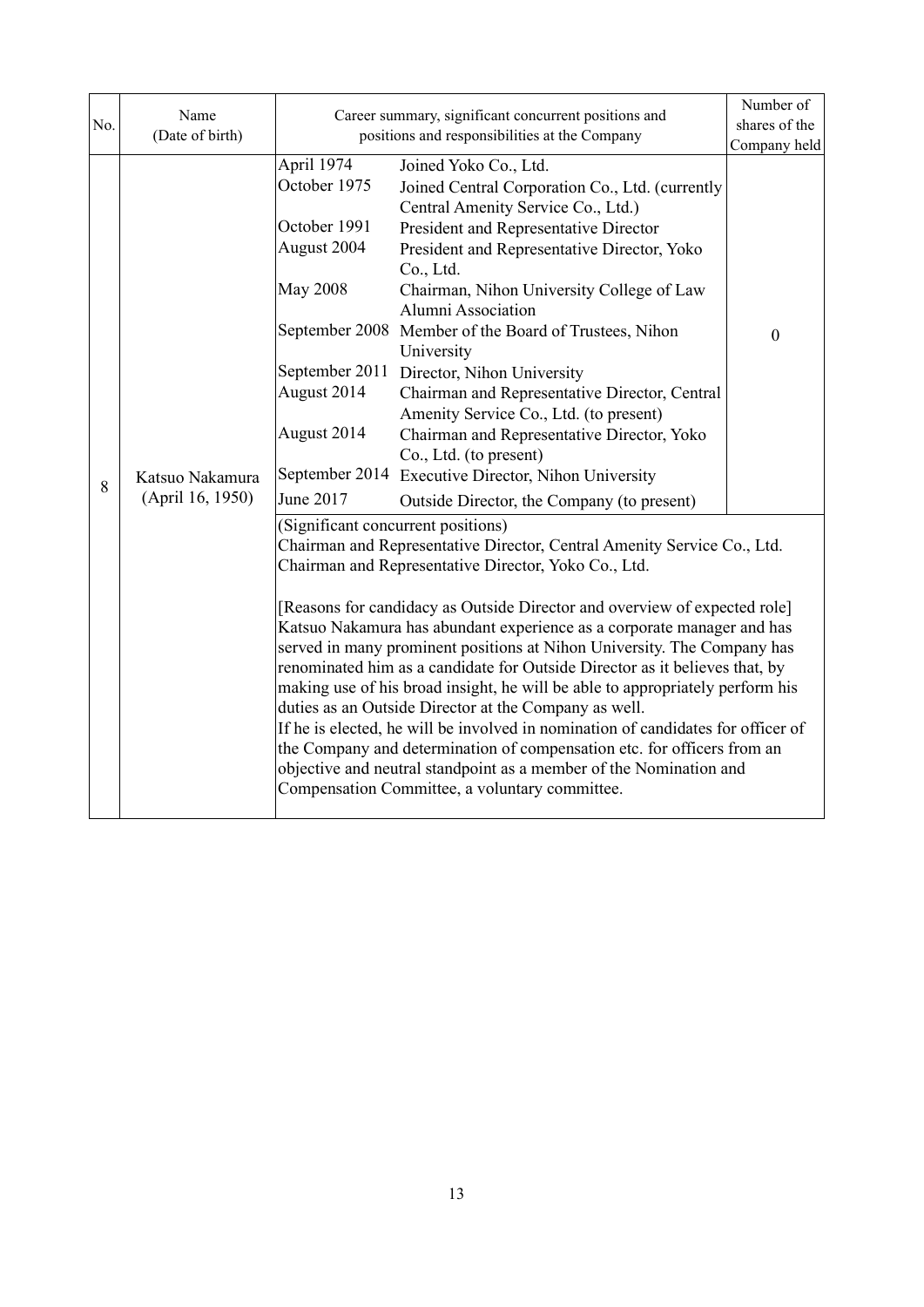| No. | Name<br>(Date of birth)        |                                                                                                                                                                                                                                                                                                                                                                                                                                                                                                                                                                                                                                                                                                                                                                 | Career summary, significant concurrent positions and<br>positions and responsibilities at the Company                                                                                                                                                                                                                                                                                                                                                                                                       | Number of<br>shares of the<br>Company held |  |
|-----|--------------------------------|-----------------------------------------------------------------------------------------------------------------------------------------------------------------------------------------------------------------------------------------------------------------------------------------------------------------------------------------------------------------------------------------------------------------------------------------------------------------------------------------------------------------------------------------------------------------------------------------------------------------------------------------------------------------------------------------------------------------------------------------------------------------|-------------------------------------------------------------------------------------------------------------------------------------------------------------------------------------------------------------------------------------------------------------------------------------------------------------------------------------------------------------------------------------------------------------------------------------------------------------------------------------------------------------|--------------------------------------------|--|
| 9   |                                | April 2007<br>January 2009<br><b>July 2009</b><br>March 2014<br>March 2020<br><b>July 2020</b><br>October 2021                                                                                                                                                                                                                                                                                                                                                                                                                                                                                                                                                                                                                                                  | General Manager of Management Division, EC<br>Navi Company (currently VOYAGE GROUP,<br>Inc.)<br>General Manager, Public Relations Office<br>Founder and CEO, Network Communications<br>Corp. (to present)<br>Producer, Executive Business Division,<br>Every.LLC (to present)<br>Director, Roland DG Corporation (to present)<br>Deputy Representative Director, General<br>Incorporated Association Risk Communication<br>Institute of Japan (to present)<br>Outside Director, Retrieva, Inc. (to present) | $\theta$                                   |  |
|     | *Naoko Okada<br>(June 7, 1978) | (Significant concurrent positions)<br>Founder and CEO, Network Communications Corp.<br>Producer, Executive Business Division, Every.LLC<br>Director, Roland DG Corporation<br>Vice Representative Director, General Incorporated Association Risk<br>Communication Institute of Japan<br>Outside Director, Retrieva, Inc.<br>[Reasons for candidacy as Outside Director and overview of expected role]<br>Naoko Okada has a wealth of experience as a corporate manager and an expert<br>in corporate public relations. The Company has nominated her as a candidate<br>for Outside Director as it believes that, by making use of her broad insight, she<br>will be able to appropriately perform her duties as an Outside Director at the<br>Company as well. |                                                                                                                                                                                                                                                                                                                                                                                                                                                                                                             |                                            |  |

Notes:

- 1. There are no special interests between any of the candidates and the Company.
- 2. Candidates marked with an asterisk (\*) are new candidates for Director.
- 3. Candidates Masayuki Watanabe, Katsuo Nakamura and Naoko Okada are candidates for Outside Director.
- 4. Masayuki Watanabe and Katsuo Nakamura are Independent Directors as prescribed in the regulations of the Tokyo Stock Exchange. If the election of Naoko Okada is approved at this Meeting, the Company intends to designate her as an independent director and report her accordingly to the Tokyo Stock Exchange.
- 5. Iwao Aso is the President of ASO CORPORATION, which is the wholly-owning parent company of AN Holdings Corp., the Company's parent company.
- 6. Number of years since the Outside Director candidates assumed office as Outside Director: Masayuki Watanabe will have served for 6 years at the close of this Meeting. Katsuo Nakamura will have served for 5 years at the close of this Meeting.
- 7. Liability limitation agreements with candidates for non-executive Director: The Company has concluded agreements with Iwao Aso, Masayuki Watanabe and Katsuo Nakamura to limit their liability stipulated in Article 423, Paragraph 1 of the Companies Act to the minimum amount stipulated by laws and regulations, provided that they have performed their duties in good faith and without gross negligence. If the election of three candidates of Iwao Aso, Masayuki Watanabe and Katsuo Nakamura is approved at this Meeting, the Company intends to renew the said agreements. If the election of Naoko Okada is approved at this Meeting, the Company intends to conclude the same agreements with her.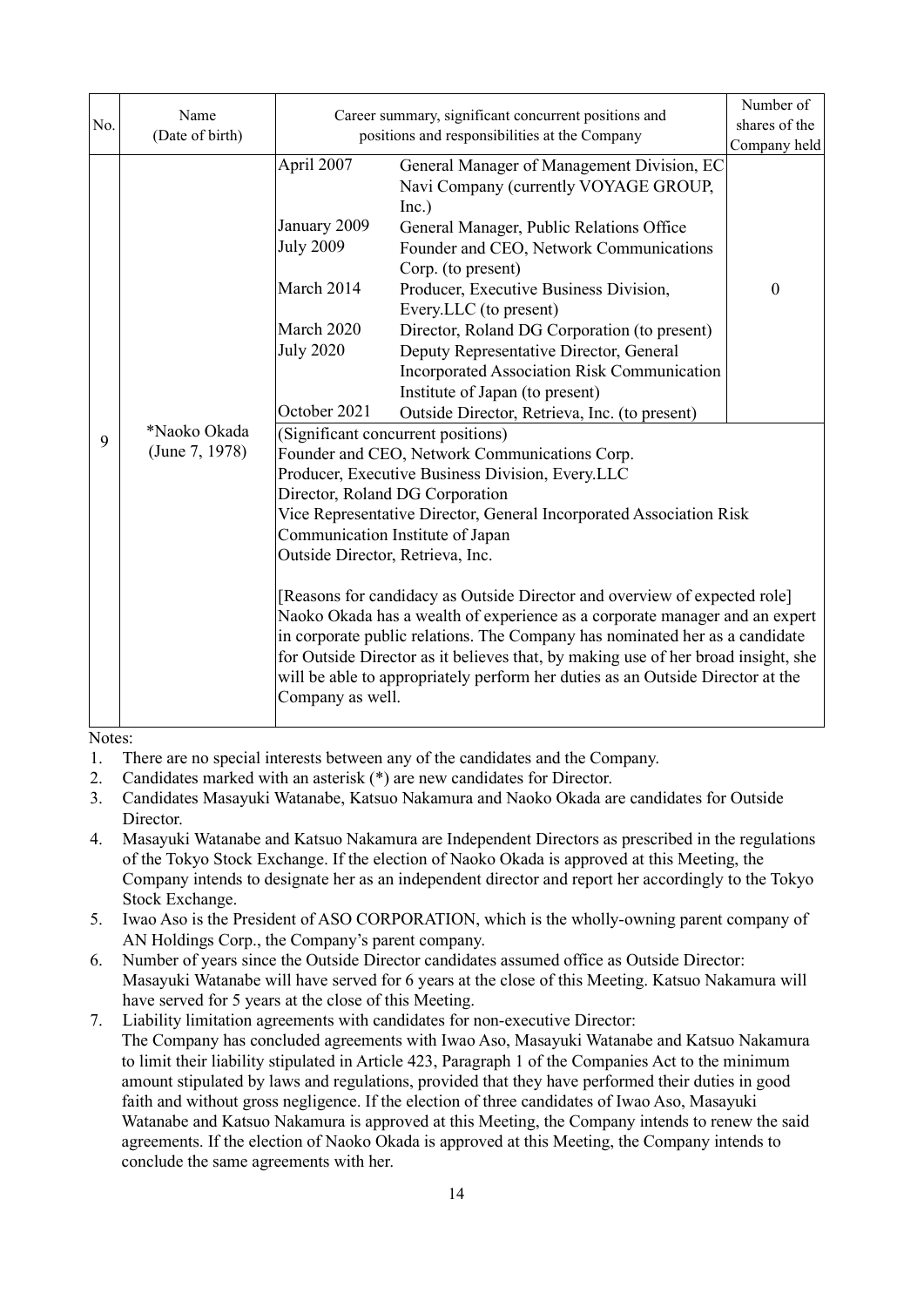8. The Company has concluded a directors and officers liability insurance contract with an insurance company. The said insurance contract covers damages that may arise in the event that the insured assumes liability for the execution of his or her duties or is the subject of a claim related to such liability. All Director candidates will be covered as the insured by the said insurance contract. The Company intends to renew the said insurance contract with the same contents at the time of the next renewal.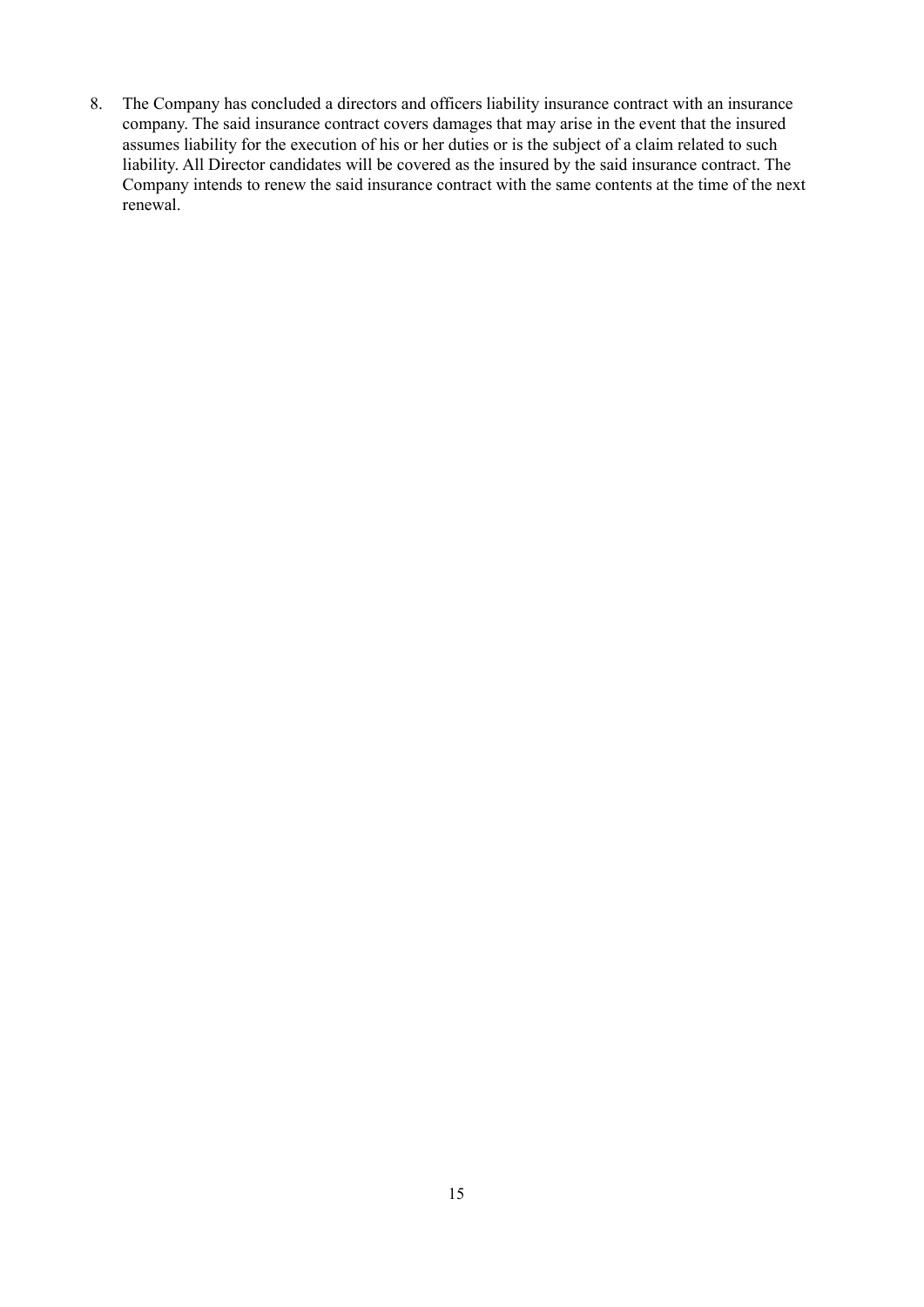|                        | (Reference)                  |                                                                                                                    |                                       |           |                                   |                              |             |            |                        |                       |                                  |                                      |
|------------------------|------------------------------|--------------------------------------------------------------------------------------------------------------------|---------------------------------------|-----------|-----------------------------------|------------------------------|-------------|------------|------------------------|-----------------------|----------------------------------|--------------------------------------|
| Name                   | <b>Business</b><br>execution | Supervision/<br>responsibility                                                                                     | Years of<br>experience<br>as Director | Corporate | Sales/<br>management construction | Legal affairs/<br>compliance | Engineering | IT/DX      | Finance/<br>accounting | Overseas<br>expertise | Safety and<br>quality<br>control | Personnel<br>and labor<br>management |
| Yasuo Wada             | President                    | General<br>Manager of<br>Safety,<br>Environment<br>& Quality<br>Control<br>Division                                | 3                                     | $\circ$   | $\circ$                           |                              | $\circ$     |            |                        |                       | $\circ$                          |                                      |
| Hiroshi<br>Yamada      | <b>Vice President</b>        | General<br>Manager of<br>Engineering &<br>Development<br>Division and<br>responsible for<br>overseas<br>operations | 8                                     | $\circ$   | $\circ$                           |                              | $\circ$     |            |                        | $\circ$               |                                  |                                      |
| Toshikazu<br>Kawaguchi | Managing<br>Director         | General<br>Manager,<br>Corporate<br>Strategy<br>Division                                                           | $\overline{3}$                        | $\circ$   |                                   | $\circ$                      |             |            | $\circ$                |                       |                                  |                                      |
| Naoto Kami             | Managing<br>Director         | General<br>Manager,<br><b>Business</b><br>Operation<br>Division                                                    | $\mathbf{1}$                          | $\circ$   | $\circ$                           |                              | $\circ$     |            |                        |                       | $\circ$                          |                                      |
| Katsuhiro<br>Yorozu    | Managing<br>Director         | General<br>Manager,<br>Administration<br>Division                                                                  | 1                                     | $\circ$   |                                   | $\circ$                      |             |            | $\circ$                |                       |                                  | $\circ$                              |
| Iwao Aso               | ÷,                           | L.                                                                                                                 | $\,$ 8 $\,$                           | $\circ$   |                                   | $\circ$                      |             | $\circ$    |                        | $\circ$               |                                  | $\bigcirc$                           |
| Masayuki<br>Watanabe   | Outside                      | $\overline{\phantom{a}}$                                                                                           | 6                                     |           |                                   | $\circ$                      |             |            |                        | $\circ$               |                                  |                                      |
| Katsuo<br>Nakamura     | Outside                      | L,                                                                                                                 | 5                                     | $\circ$   |                                   |                              |             |            |                        |                       |                                  | $\bigcirc$                           |
| Naoko Okada            | Outside                      | ۰                                                                                                                  | New                                   | $\circ$   |                                   | $\circ$                      |             | $\bigcirc$ |                        | $\circ$               |                                  |                                      |

| Corporate management           | Contribution to decisions on corporate strategy, etc. from experience of involvement in  |  |  |
|--------------------------------|------------------------------------------------------------------------------------------|--|--|
|                                | important corporate decision-making                                                      |  |  |
| Sales/construction             | Contribution to decisions on sales strategy from knowledge of sales and construction     |  |  |
| Legal affairs/compliance       | Contribution to management from experience and knowledge of legal affairs and compliance |  |  |
| Engineering                    | Contribution to management from experience and expertise of engineering                  |  |  |
| IT/DX                          | Contribution to management from experience and expertise of IT and DX                    |  |  |
| Finance/accounting             | Contribution to management from knowledge and experience of finance, accounting and tax  |  |  |
|                                | matters                                                                                  |  |  |
| Overseas expertise             | Contribution to management from experience and expertise of overseas operations          |  |  |
| Safety and quality control     | Contribution to management from knowledge and experience of safety, quality control and  |  |  |
|                                | environment                                                                              |  |  |
| Personnel and labor management | Contribution to management from experience and expertise of human resource development,  |  |  |
|                                | work-style reform and environmental improvement                                          |  |  |

16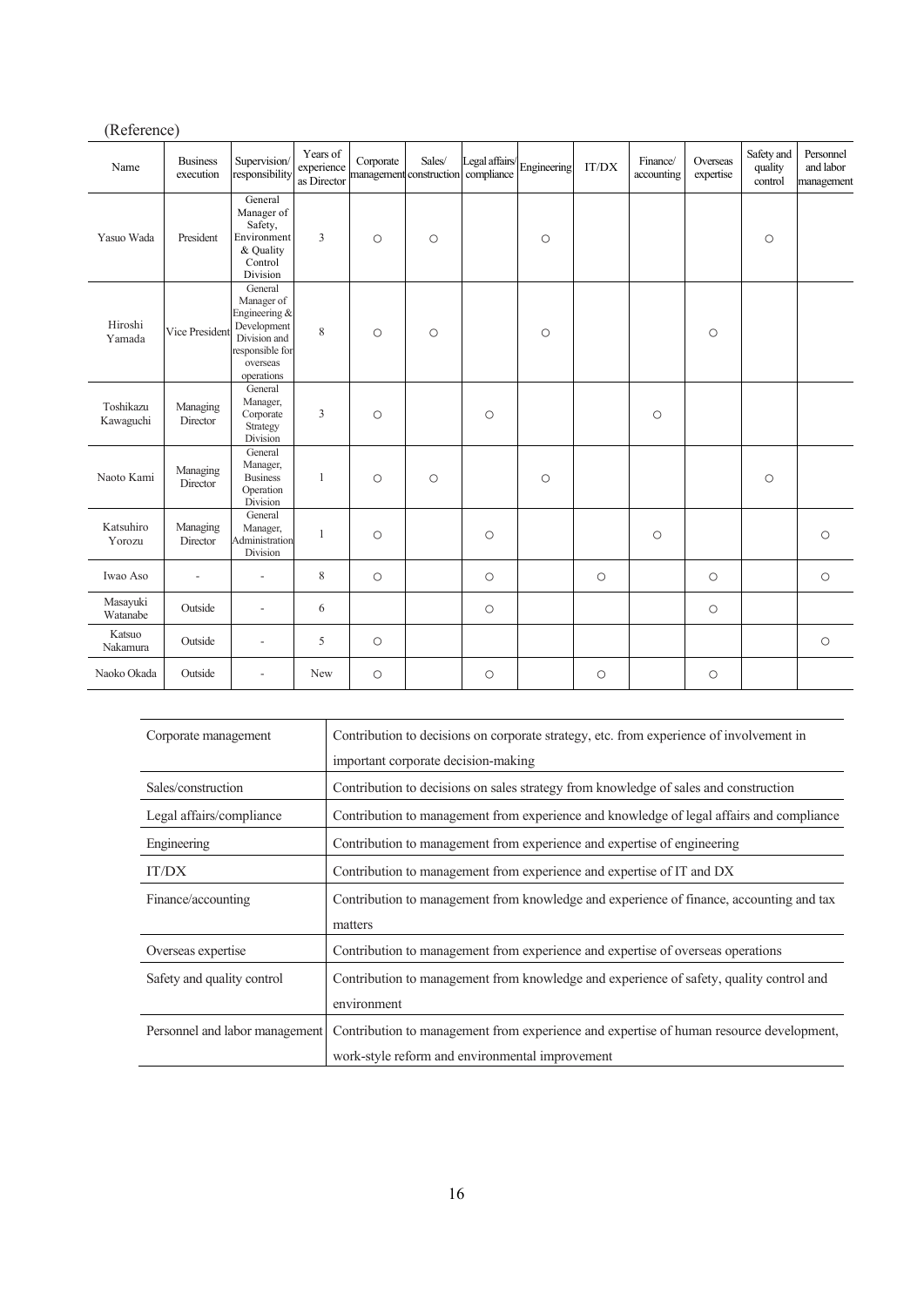#### **Proposal 4:** Election of 1 Substitute Corporate Auditor

To prepare for contingencies where the number of Corporate Auditors falls below the number stipulated in laws and regulations, the Company proposes the prior election of 1 substitute Corporate Auditor pursuant to Article 329, Paragraph 3 of the Companies Act. The substitute Corporate Auditor shall take office on condition that the number of Corporate Auditors falls below the number stipulated in laws and regulations, and the term of office of the said substitute Corporate Auditor shall be the remaining term of his/her predecessor. The resolution of this proposal shall be effective up to the opening of the next annual shareholders' meeting.

The Company has obtained the consent of the Board of Corporate Auditors regarding this proposal. The candidate for substitute Corporate Auditor is as follows:

| Name                                 | Career summary, significant concurrent positions                                                                                                                                                                                                                                                                                                                                                                                                                                                                                                                                                                                                                                                                                                                                                    | Number of                                                                                                                                                                                                                                                                                                                                                                                                                                                                                                                                                                                                                                                                                                                                              |                  |  |
|--------------------------------------|-----------------------------------------------------------------------------------------------------------------------------------------------------------------------------------------------------------------------------------------------------------------------------------------------------------------------------------------------------------------------------------------------------------------------------------------------------------------------------------------------------------------------------------------------------------------------------------------------------------------------------------------------------------------------------------------------------------------------------------------------------------------------------------------------------|--------------------------------------------------------------------------------------------------------------------------------------------------------------------------------------------------------------------------------------------------------------------------------------------------------------------------------------------------------------------------------------------------------------------------------------------------------------------------------------------------------------------------------------------------------------------------------------------------------------------------------------------------------------------------------------------------------------------------------------------------------|------------------|--|
| (Date of birth)                      |                                                                                                                                                                                                                                                                                                                                                                                                                                                                                                                                                                                                                                                                                                                                                                                                     | shares of the                                                                                                                                                                                                                                                                                                                                                                                                                                                                                                                                                                                                                                                                                                                                          |                  |  |
|                                      |                                                                                                                                                                                                                                                                                                                                                                                                                                                                                                                                                                                                                                                                                                                                                                                                     | and positions at the Company                                                                                                                                                                                                                                                                                                                                                                                                                                                                                                                                                                                                                                                                                                                           |                  |  |
| Tomohiko Manabe<br>(October 3, 1963) | October 1991<br>April 1997<br><b>May 2007</b><br><b>July 2010</b><br><b>July 2013</b><br>May 2015<br>June 2015<br>June 2017<br>March 2019<br>June 2019<br>September<br>2020                                                                                                                                                                                                                                                                                                                                                                                                                                                                                                                                                                                                                         | Joined Showa Ota & Co. (currently Ernst &<br>Young ShinNihon LLC)<br>Registered as a certified public accountant<br>Partner, Ernst & Young ShinNihon LLC<br>Partner, Certified Public Tax Accountant's Co.<br>Takano Sogo Accounting Firm<br><b>Senior Partner</b><br>Outside Director, Freund Corporation<br>Outside Corporate Auditor, NIPPON SHUPPAN<br>HANBAI INC. (currently NIPPAN GROUP<br>HOLDINGS, INC.) (to present)<br>Outside Corporate Auditor, Shuppan Kyodo<br>Ryutsu Inc. (to present)<br>Outside Corporate Auditor, Human's Data Ltd. (to<br>present)<br>Councilor, The Nakabe Scholarship Foundation<br>(to present)<br>Representative Partner, Certified Public Tax<br>Accountant's Co. Takano Sogo Accounting Firm<br>(to present) | $\boldsymbol{0}$ |  |
|                                      | (Significant concurrent positions)<br>Representative Partner, Certified Public Tax Accountant's Co. Takano Sogo<br><b>Accounting Firm</b><br>Outside Corporate Auditor, NIPPAN GROUP HOLDINGS, INC.<br>Outside Corporate Auditor, Shuppan Kyodo Ryutsu Inc.<br>Outside Corporate Auditor, Human's Data Ltd.<br>Councilor, The Nakabe Scholarship Foundation<br>[Reasons for candidacy as Outside Corporate Auditor]<br>Tomohiko Manabe has expertise and experience gained through working as a<br>certified public accountant. The Company has nominated him as a candidate for<br>substitute Outside Corporate Auditor as it believes that, by making use of his<br>broad insight, he will be able to appropriately perform his duties as an Outside<br>Corporate Auditor at the Company as well. |                                                                                                                                                                                                                                                                                                                                                                                                                                                                                                                                                                                                                                                                                                                                                        |                  |  |

Notes:

<sup>1.</sup> There are no special interests between the candidate Tomohiko Manabe and the Company.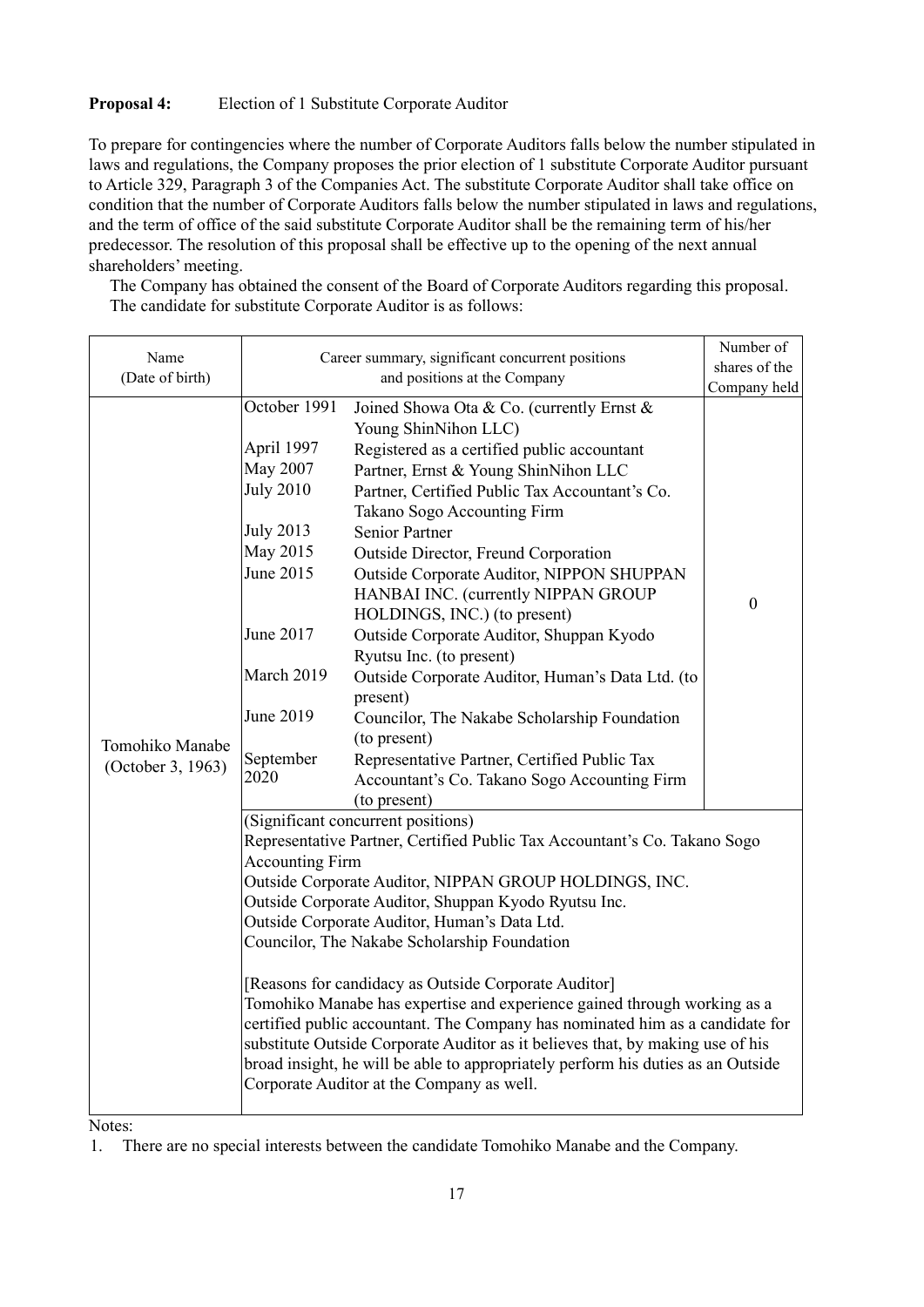- 2. Details about the candidate for substitute Corporate Auditor are as follows:
	- 1) Candidate Tomohiko Manabe is a candidate for substitute Outside Corporate Auditor.
	- 2) If the election of Tomohiko Manabe is approved at this Meeting and he takes office as Outside Corporate Auditor, the Company intends to designate him as an independent auditor and report him accordingly to the Tokyo Stock Exchange.
	- 3) Liability limitation agreements with Corporate Auditors The Company stipulates in its Articles of Incorporation that it can conclude an agreement with its Corporate Auditors to limit their liability for damages to the Company within the limits of laws and regulations so that Corporate Auditors can fully perform their expected roles. Accordingly, if the election of Tomohiko Manabe is approved and he takes office as Outside Corporate Auditor, the Company intends to conclude a liability limitation agreement with him to limit his liability stipulated in Article 423, Paragraph 1 of the Companies Act to the minimum amount stipulated by laws and regulations, provided he performed his duties in good faith and without gross negligence.
	- 4) The Company has concluded a directors and officers liability insurance contract with an insurance company. The said insurance contract covers damages that may arise in the event that the insured assumes liability for the execution of his or her duties or is the subject of a claim related to such liability. If the election of Tomohiko Manabe is approved and he takes office as Outside Corporate Auditor, he will be covered as the insured by the said insurance contract.